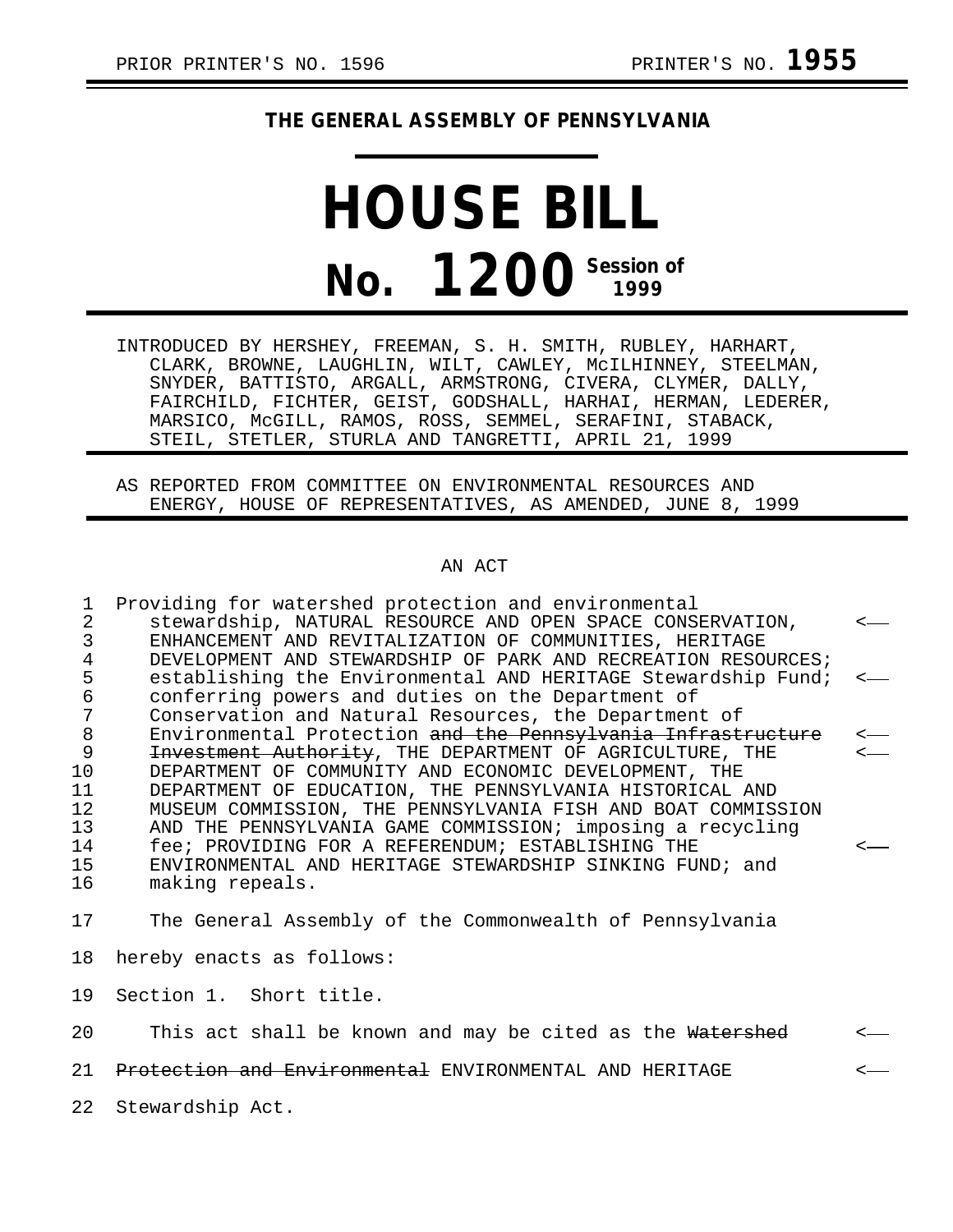1 Section 2. Legislative findings.

2 The General Assembly hereby determines, declares and finds as 3 follows:

4 (1) The 21st Century Environment Commission identified 5 land use to be the most pressing environmental issue facing 6 the Commonwealth.

7 (2) Ninety-six percent of the water-quality-impaired 8 watersheds in this Commonwealth are polluted because of 9 nonpoint sources of pollution such as past mining activities, 10 urban and agricultural runoff, atmospheric deposition, on-lot 11 sewage systems and earthmoving and timber harvesting  $\leftarrow$ 12 activities.

13 (3) The Commonwealth continues to have unmet needs in  $\leftarrow$ 14 the area of water and sewer infrastructure. New and improved 15 water sources, treatment and distribution systems are 16 **necessary for public drinking water supplies.** 

17  $(4)$  (3) The Commonwealth owns approximately 2.4 million  $\leftarrow$ 18 acres of State park and State forest lands and many of these 19 lands suffer from past environmental problems including 20 unreclaimed mines, acid mine drainage and abandoned oil and 21 gas wells.

22  $\leftarrow$   $\left\{\frac{5}{5}\right\}$  (4) Open space, greenways, trails, river corridors,  $\leftarrow$ 23 fish and wildlife habitats, parks and recreation areas and 24 scenic environments protect the environment, conserve natural 25 resources and add value to communities.

26 (5) THE KEYSTONE IN THE COMMONWEALTH'S STRATEGY TO < 27 MAINTAIN A HEALTHY ENVIRONMENT AND DYNAMIC ECONOMY IS 28 STRENGTHENING THE WELL-BEING OF ITS COMMUNITIES AND HELPING 29 COMMUNITIES AND REGIONAL COALITIONS OF COMMUNITIES TO 30 PRESERVE AND ENHANCE THEIR NATURAL, CULTURAL, HISTORIC, 19990H1200B1955 - 2 -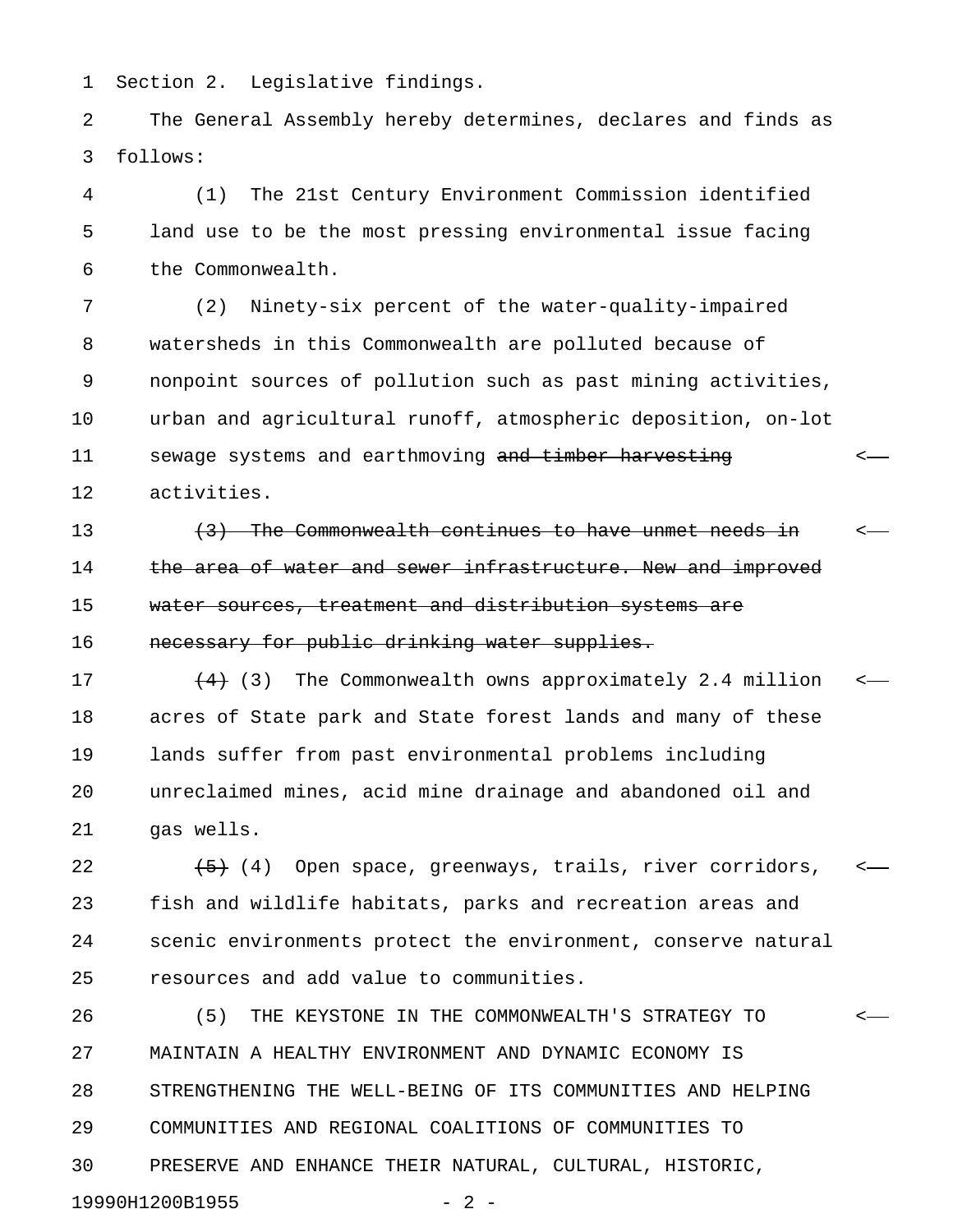1 RECREATIONAL AND EDUCATIONAL RESOURCES AND TO REVITALIZE 2 THEIR DOWNTOWNS AND NEIGHBORHOODS.

3 (6) Legislation is necessary to provide incentives to 4 local governments to implement sound land use practices to 5 further encourage the preservation of open space, clean and 6 protect watersheds, improve recreational opportunities, 7 protect natural areas and habitats and address existing 8 environmental problems.

9 Section 3. Definitions.

10 The following words and phrases when used in this act shall 11 have the meanings given to them in this section unless the 12 context clearly indicates otherwise:

13 "Acquisition." The purchase, or lease with an option to 14 purchase, of land, easements or buildings for public parks, 15 conservation, historical or recreation uses.

## 16 "Authority." The Pennsylvania Infrastructure Investment < 17 Authority.

18 "Authorized organization." An entity involved in research, 19 restoration, rehabilitation, planning, acquisition, development, 20 education or other activities, which <del>further</del> FURTHERS the  $\sim$ 21 protection, enhancement, conservation, preservation or enjoyment 22 of this Commonwealth's environmental, conservation, recreation 23 or similar resources. The organization must be a tax-exempt 24 institution under section 501(c)(3) of the Internal Revenue Code 25 of 1986 (Public Law 99-154, 26 U.S.C. § 501(c)(3)) and 26 registered with the Bureau of Charitable Organizations or an 27 educational institution involved in these authorized activities. 28 THE ORGANIZATION MAY INCLUDE A MUNICIPAL AUTHORITY. < 29 "COMMISSIONS." THE PENNSYLVANIA FISH AND BOAT COMMISSION, < 30 THE PENNSYLVANIA GAME COMMISSION AND THE PENNSYLVANIA HISTORICAL 19990H1200B1955 - 3 -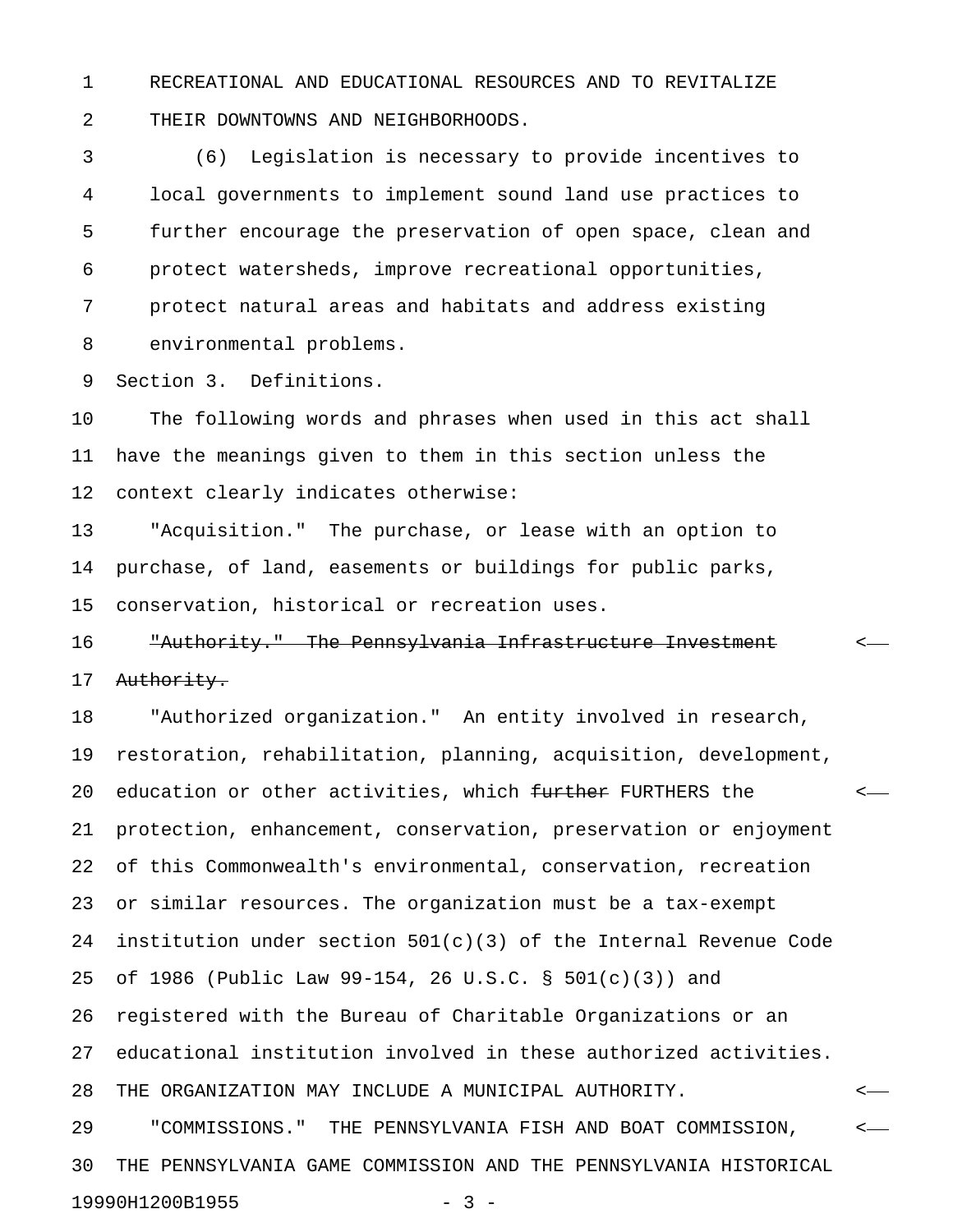1 AND MUSEUM COMMISSION.

2 "Departments." The Department of COMMUNITY AND ECONOMIC < 3 DEVELOPMENT, THE DEPARTMENT OF Conservation and Natural 4 Resources, THE DEPARTMENT OF EDUCATION and the Department of < 5 Environmental Protection of the Commonwealth.

6 "Development." New construction, improvement, alteration or 7 renovation required for and compatible with the physical 8 development or improvement of land or buildings.

9 "Environmental department." The Department of Environmental 10 Protection of the Commonwealth.

11 "Fund." The Environmental AND HERITAGE Stewardship Fund < 12 established in section 4.

13 "Planning." The preparation of park, recreation and open 14 space plans, river corridor and watershed plans, master site 15 development plans, feasibility studies, natural areas studies 16 and inventories, greenways and trail plans, maintenance 17 management plans, conservation plans, zoning plans, land use 18 plans, environmental management plans and research or education 19 documents, useful in assisting municipalities, Commonwealth 20 agencies, conservation districts, watershed organizations and 21 authorized organizations in developing a strategy for 22 environmental improvement, natural resource management, park and 23 recreation development and land conservation.

24 "Rehabilitation and repair." Restoration or renovation of 25 facilities or conditions of existing public conservation and 26 recreation resources. The term excludes routine maintenance. 27 "Sound land use practices." Practices that are generally 28 consistent with the inventory of land use practices published by 29 the Governor's Center for Local Government Services in the 30 Department of Community and Economic Development. The inventory 19990H1200B1955 - 4 -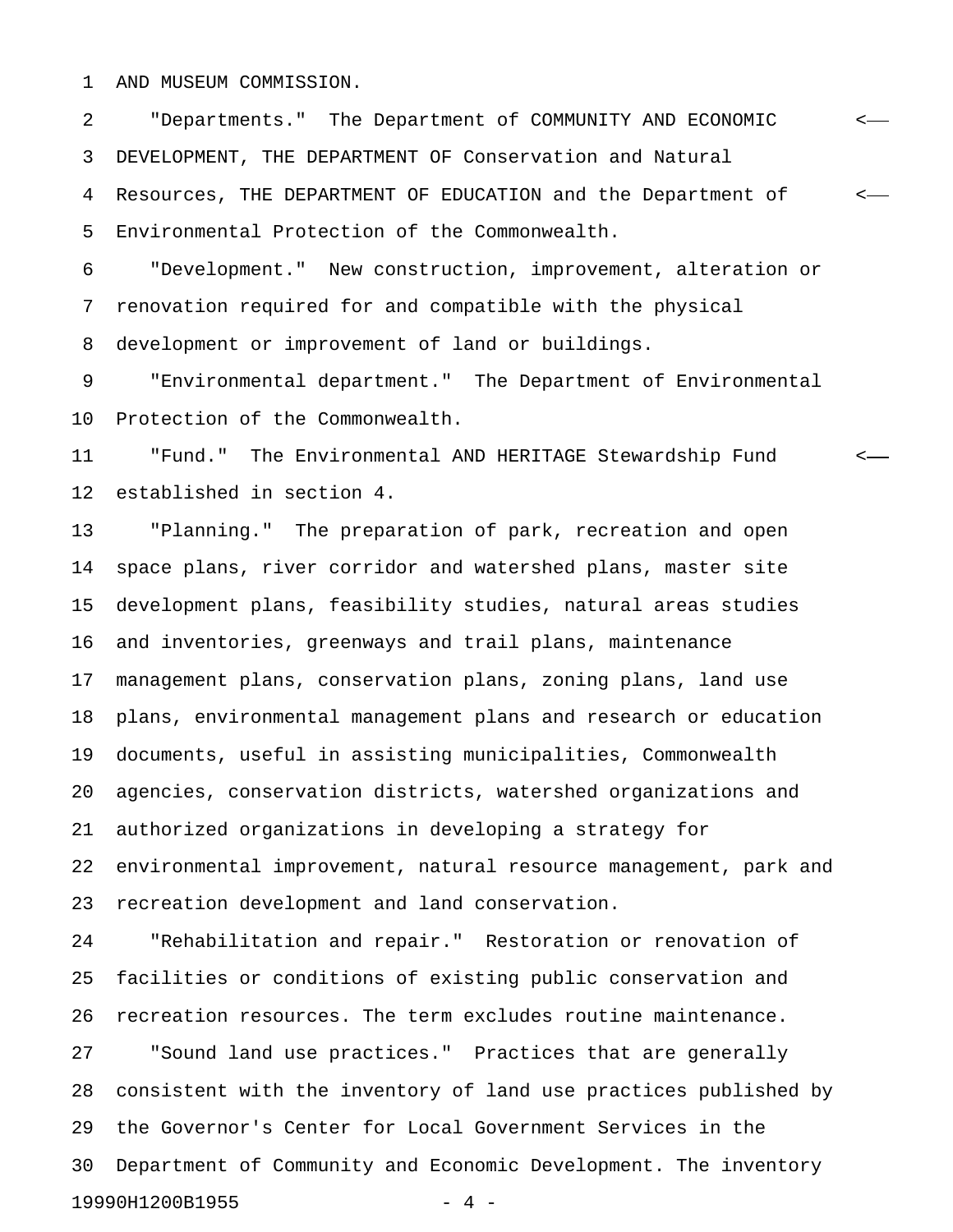1 of practices should, THROUGH THE BALANCING OF ECONOMIC GROWTH < 2 AND AFFORDABLE HOUSING, WITH THE PROTECTION OF THE ENVIRONMENT, 3 promote regional cooperation, DISCOURAGE SPRAWL DEVELOPMENT, < 4 seek to minimize the impact on the environment, open space and 5 farmland and encourage development in previously developed areas 6 or in locally designated growth areas.

7 "Technical assistance." Provision of financial grants and 8 professional services. The term includes, publications,

9 research, video tapes, workshops, meetings, phone consultation 10 and written and electronic communication.

11 "Watershed organization." An entity recognized by either or 12 both of the Department of Conservation and Natural Resources and 13 the Department of Environmental Protection and established by 14 volunteer community members to promote local watershed 15 conservation efforts in an identified watershed.

16 Section 4. Fund.

17 (a) Establishment.--There is established a special fund in 18 the State Treasury, to be known as the Environmental AND < 19 HERITAGE Stewardship Fund, which shall be administered by the 20 Department of Environmental Protection.

21 (b) Sources.  $\leftarrow$ 

22  $(1)$  Money appropriated by the General Assembly, interest 23 (B) SOURCES.--MONEY APPROPRIATED BY THE GENERAL ASSEMBLY, < 24 INTEREST earned by the fund, penalties, and money received from  $\leftarrow$ 25 the Federal Government or other sources, ALL PROCEEDS FROM THE < 26 SALE OF BONDS OR NOTES AS APPROVED UNDER SECTION 10 AND 10% OF 27 EACH MONTH'S REVENUES FROM THE STATE REALTY TRANSFER TAX IMPOSED 28 UNDER SECTION 1102-C OF THE ACT OF MARCH 4, 1971 (P.L.6, NO.2), 29 KNOWN AS THE TAX REFORM CODE OF 1971, shall be deposited in the 30 fund. The General Assembly may appropriate up to \$55,000,000 <-19990H1200B1955 - 5 -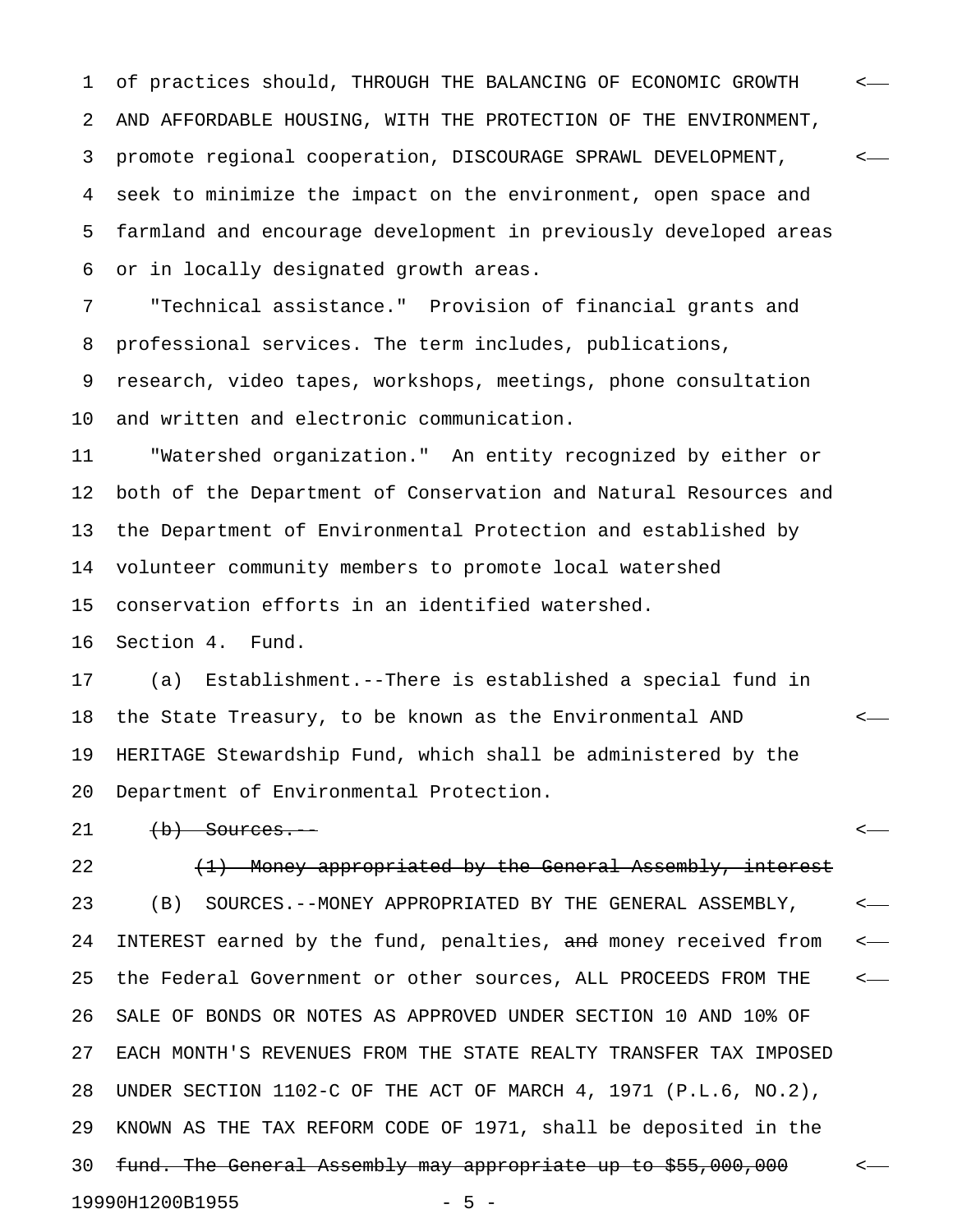1 annually from the General Fund. FUND. THE GENERAL ASSEMBLY MAY < 2 APPROPRIATE FROM THE GENERAL FUND ANY SAVINGS REALIZED FROM THE 3 CAP INSTITUTED UNDER SECTION 10.

4 (2) For a period of five years from the effective date <-5 of this act, the fund may receive money, upon approval of the 6 Governor, from the Recycling Fund and the Hazardous Sites 7 Cleanup Fund. The combined total of appropriations from these 8 two funds for the program shall not exceed \$30,000,000 9 annually.

10 (c) Appropriation.--The money in the fund is hereby 11 appropriated, upon approval of the Governor, to the departments 12 and the authority for the purpose of implementing the provisions 13 of this act.

14 (d) Allocation. It is the intent of the General Assembly < 15 that the money appropriated in subsection (c) be allocated 16 annually as follows: 34% to the Department of Conservation and 17 Natural Resources; 41% to the Department of Environmental 18 Protection and 25% to the authority.

19 (D) ALLOCATION.-- <

20 (1) EXCEPT AS PROVIDED IN PARAGRAPH (2) FOR THE PROCEEDS 21 FROM THE SALE OF BONDS OR NOTES APPROVED UNDER SECTION 10, 22 THE MONEY APPROPRIATED IN SUBSECTION (C) SHALL BE ALLOCATED 23 ANNUALLY AS FOLLOWS: 41% TO THE DEPARTMENT OF CONSERVATION 24 AND NATURAL RESOURCES; 23% TO THE DEPARTMENT OF ENVIRONMENTAL 25 PROTECTION; 16% TO THE PENNSYLVANIA INFRASTRUCTURE INVESTMENT 26 AUTHORITY; 8% TO THE PENNSYLVANIA HISTORICAL AND MUSEUM 27 COMMISSION; 6% TO THE DEPARTMENT OF COMMUNITY AND ECONOMIC 28 DEVELOPMENT; 3% TO THE PENNSYLVANIA FISH AND BOAT COMMISSION; 29 AND 3% TO THE PENNSYLVANIA GAME COMMISSION.

30 (2) THE MONEY APPROPRIATED IN SUBSECTION (C) FROM THE 19990H1200B1955 - 6 -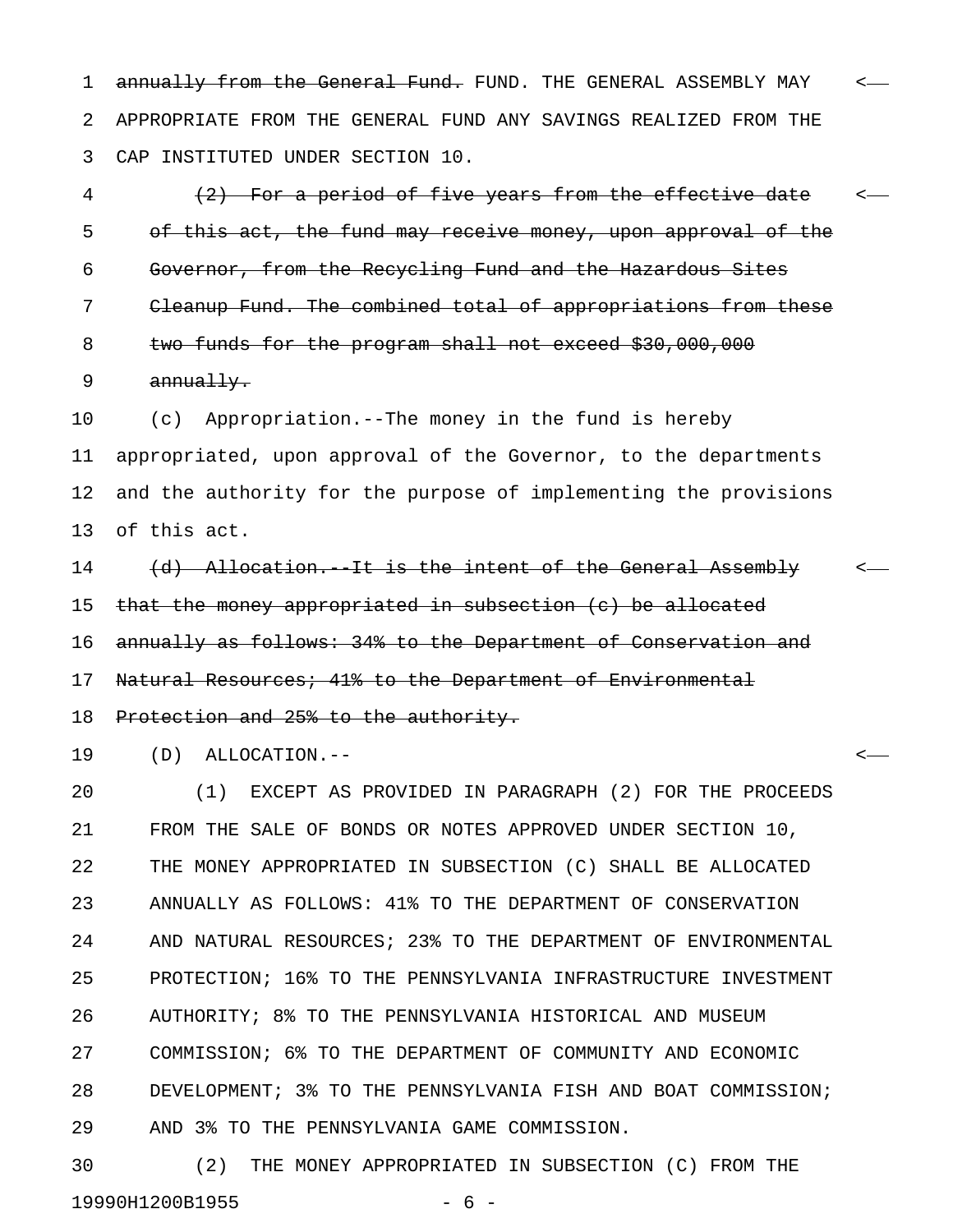1 PROCEEDS FROM THE SALE OF BONDS OR NOTES APPROVED UNDER 2 SECTION 10 SHALL BE ALLOCATED AS FOLLOWS: \$100,000,000 TO THE 3 DEPARTMENT OF AGRICULTURE; \$154,000,000 TO THE DEPARTMENT OF 4 CONSERVATION AND NATURAL RESOURCES; \$45,000,000 TO THE 5 PENNSYLVANIA HISTORICAL AND MUSEUM COMMISSION; \$38,000,000 TO 6 THE PENNSYLVANIA FISH AND BOAT COMMISSION; \$23,000,000 TO THE 7 PENNSYLVANIA GAME COMMISSION; \$205,000,000 TO THE DEPARTMENT 8 OF ENVIRONMENTAL PROTECTION; \$10,000,000 TO THE DEPARTMENT OF 9 EDUCATION; AND \$100,000,000 TO THE PENNSYLVANIA

10 INFRASTRUCTURE INVESTMENT AUTHORITY.

11 (E) LEGISLATIVE OVERSIGHT.--THE ANNUAL EXPENDITURE PLAN 12 RECOMMENDED BY THE DEPARTMENT OF ENVIRONMENTAL PROTECTION SHALL 13 BE SUBMITTED BY THE GOVERNOR TO THE GENERAL ASSEMBLY AS PART OF 14 THE GOVERNOR'S ANNUAL BUDGET SUBMISSION. THE EXPENDITURE PLAN 15 FOR THE FUND SHALL BE OPEN FOR REVIEW AND COMMENT BY THE MEMBERS 16 OF THE GENERAL ASSEMBLY. THE RECOMMENDED FUND EXPENDITURE PLAN 17 SUBMITTED BY THE GOVERNOR AS PART OF THE ANNUAL BUDGET 18 SUBMISSION SHALL INCLUDE A DETAILED LISTING OF THE TYPES OF 19 PROGRAMS FOR THE ACTUAL YEAR, CURRENT YEAR AND PROPOSED BUDGET 20 YEAR.

21 (F) PROTECTION OF THE RECYCLING FUND.--

22 (1) THE DEPARTMENT OF ENVIRONMENTAL PROTECTION, ON AN 23 ANNUAL BASIS, SHALL PROVIDE SUFFICIENT MONEYS FOR MARKET 24 DEVELOPMENT FROM THE RECYCLING FUND TO PROMOTE THE LONG-TERM 25 SUSTAINABILITY OF RECYCLING AND TO PROMOTE THE CONTINUED 26 GROWTH OF THE RECYCLING RATE. FOR PURPOSES OF THIS 27 SUBSECTION, MARKET DEVELOPMENT SHALL MEAN A SET OF GOVERNMENT 28 POLICIES AND PROGRAMS THAT PROMOTE THE REMOVAL OF MARKETPLACE 29 BARRIERS TO RECYCLING AND WHICH PROMOTE A PRODUCTIVE END USE 30 FOR RECYCLABLES COLLECTED FROM RESIDENTS AND BUSINESSES.

19990H1200B1955 - 7 -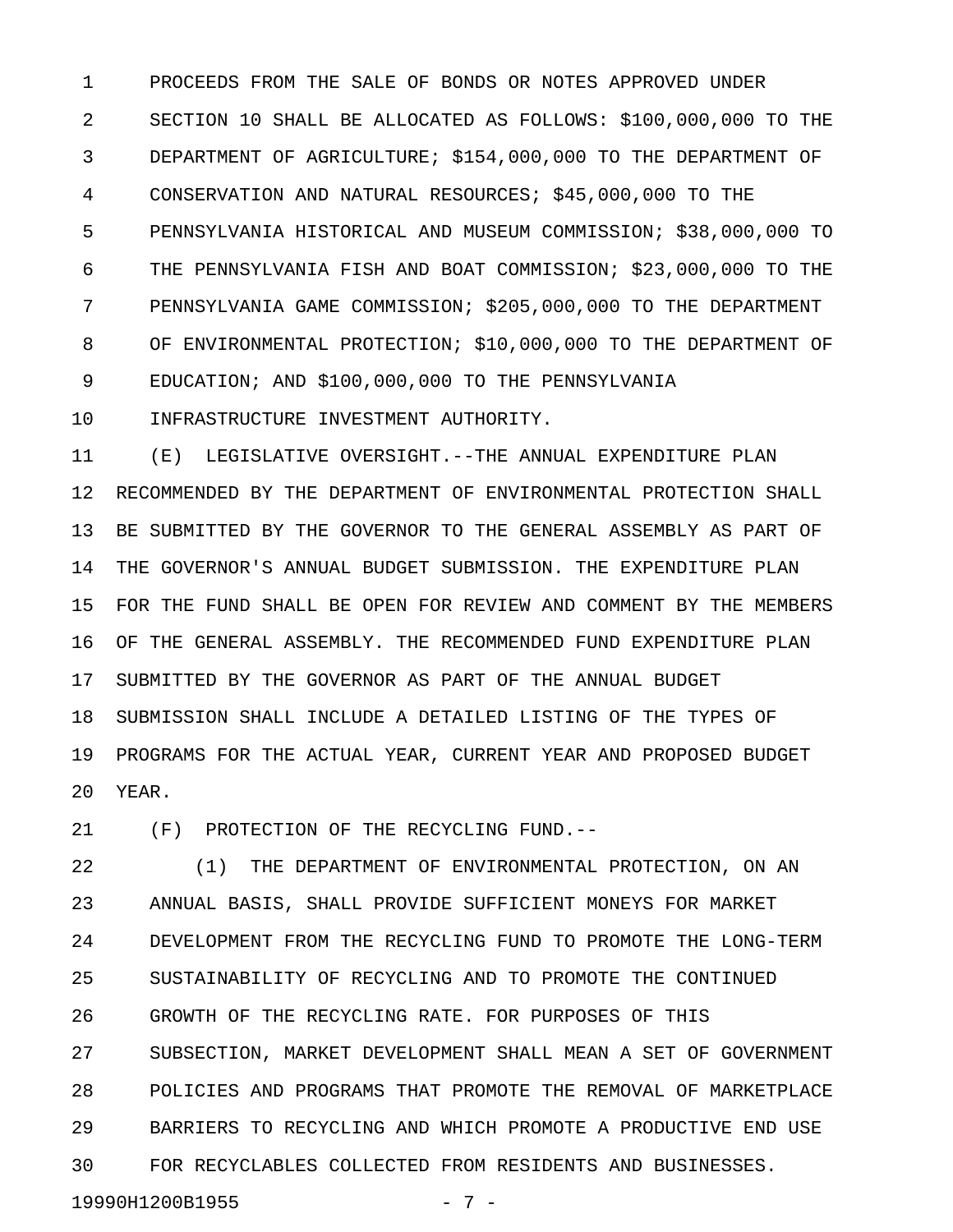1 (2) PRIOR TO SUBMITTING ITS ANNUAL RECYCLING FUND 2 SPENDING PLAN TO THE GENERAL ASSEMBLY, THE DEPARTMENT OF 3 ENVIRONMENTAL PROTECTION SHALL SUBMIT DETAILS OF ITS PROPOSED 4 EXPENDITURES UNDER THE ACT OF JULY 28, 1988 (P.L.556, 5 NO.101), KNOWN AS THE MUNICIPAL WASTE PLANNING, RECYCLING AND 6 WASTE REDUCTION ACT, INCLUDING ADDITIONAL EXPENDITURES FOR 7 MARKET DEVELOPMENT, FOR REVIEW AND COMMENT TO THE RECYCLING 8 FUND ADVISORY COMMITTEE. AT THE SAME TIME, THE DEPARTMENT 9 SHALL SUBMIT DETAILS OF ITS ACTUAL EXPENDITURES UNDER THE 10 MUNICIPAL WASTE PLANNING, RECYCLING AND WASTE REDUCTION ACT 11 FOR THE PRIOR FISCAL YEAR, INCLUDING ACTUAL EXPENDITURES FOR 12 MARKET DEVELOPMENT, FOR REVIEW AND COMMENT TO THE COMMITTEE.

13 (3) FOR A PERIOD OF FIVE YEARS FROM THE EFFECTIVE DATE 14 OF THIS ACT, MONEYS EXPENDED FOR PROGRAMS AUTHORIZED IN THE 15 MUNICIPAL WASTE PLANNING, RECYCLING AND WASTE REDUCTION ACT 16 SHALL NOT FALL BELOW LEVELS EXPENDED IN FISCAL YEAR 1998- 17 1999.

18 Section 5. Agencies.

19990H1200B1955 - 8 -

19 (a) The Department of Conservation and Natural Resources.-- 20 The Department of Conservation and Natural Resources shall 21 utilize money it receives from the fund for the following 22 purposes:

23 (1) Rehabilitation, repair and development of State park 24 and State forest lands and facilities and the acquisition of 25 interior holdings and other land which the Department of 26 Conservation and Natural Resources determines will protect or 27 enhance State parks and State forests.

28 (2) Grants to municipalities, conservation districts and 29 authorized organizations for the purpose of planning, 30 education, acquisition, development, rehabilitation and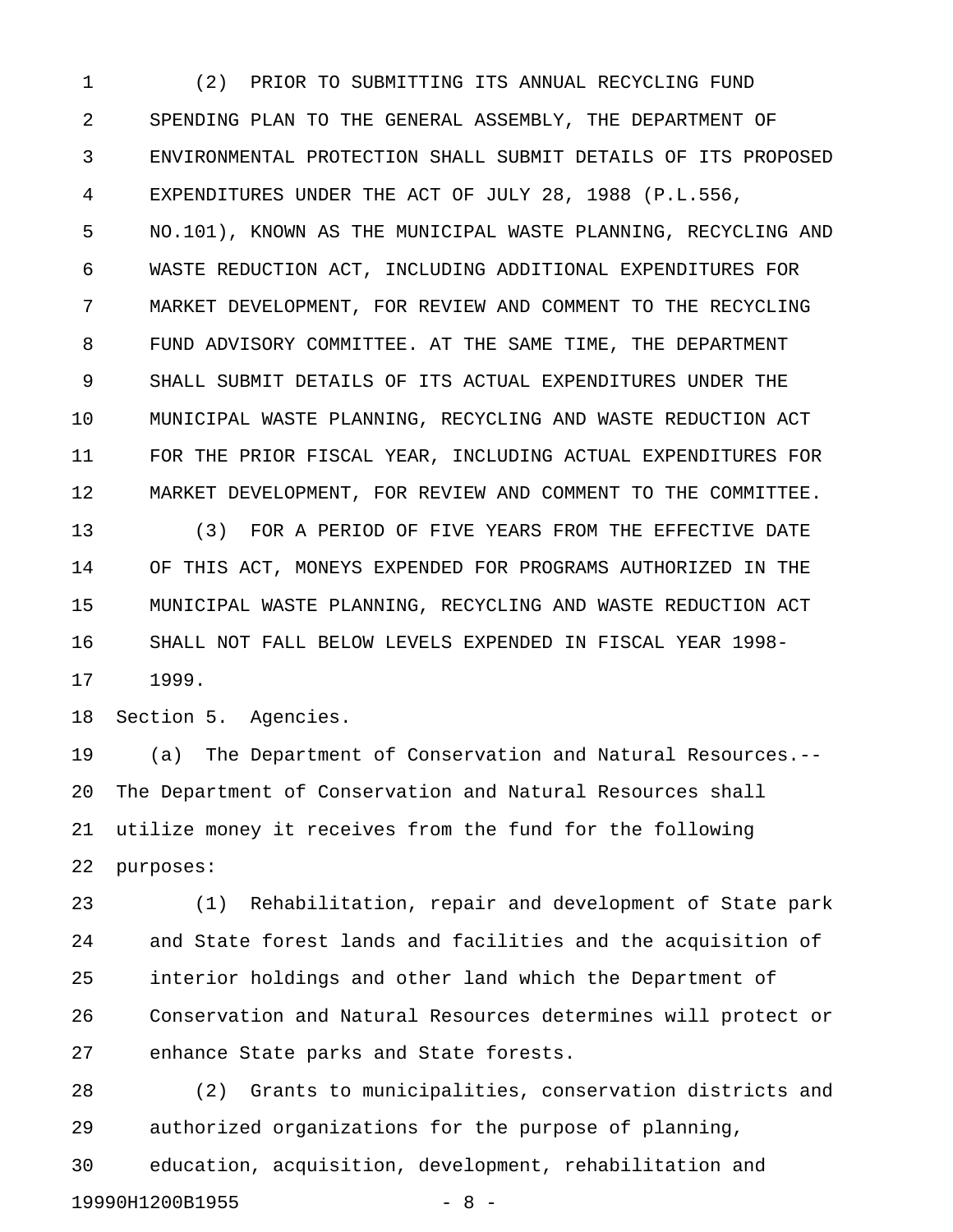1 repair of greenways, trails, open space, natural areas, river 2 corridors, watersheds, community parks and recreation 3 facilities; community conservation and beautification 4 projects; forest conservation; and other conservation 5 purposes. Grant moneys may also be used for the acquisition 6 of farmland for the above-stated purposes. Priority in the 7 consideration of grant awards and other incentives shall be 8 given to projects which support sound land use practices.

9 (3) Grants to municipalities and authorized 10 organizations for purposes of research, planning, inventories 11 and technical assistance, intended to protect and conserve 12 the biological diversity of this Commonwealth.

13 (b) The Department of Environmental Protection.--

14 (1) The Department of Environmental Protection shall 15 utilize money it receives from the fund for the following 16 purposes:

17 (i) To implement acid mine drainage abatement and 18 cleanup efforts and plug abandoned and orphan oil and gas 19 wells.

20 (ii) To provide funding for technical assistance and 21 financial incentives to facilitate remining.

22 (iii) To provide grants to municipalities, county 23 conservation districts, watershed organizations and other 24 authorized organizations for acid mine drainage 25 abatement, mine cleanup efforts and well plugging.

26 (iv) To provide grants and technical assistance to 27 municipalities, county conservation districts, watershed 28 organizations and other authorized organizations to plan 29 and implement local watershed-based conservation efforts, 30 giving priority and other incentives to projects that 19990H1200B1955 - 9 -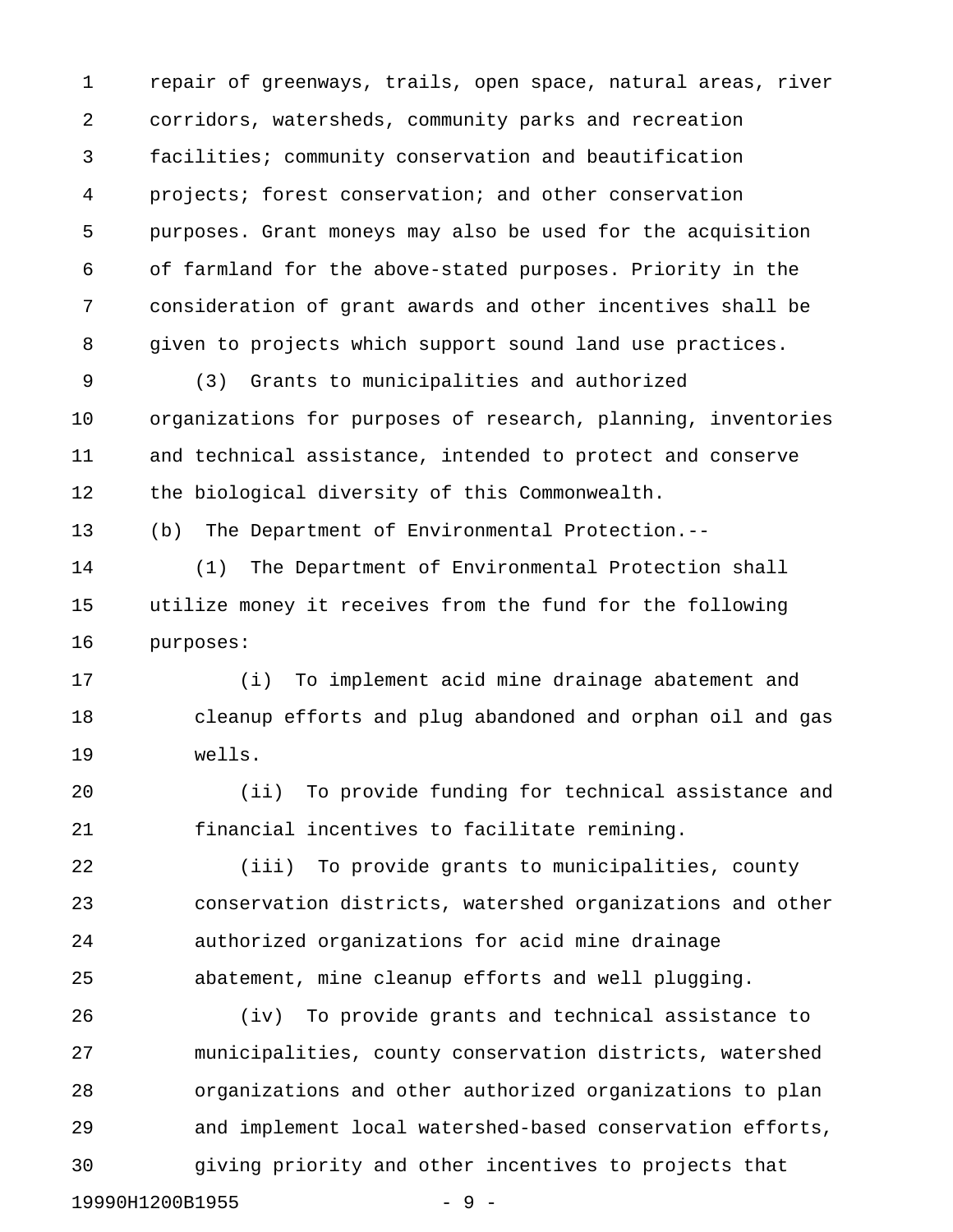1 support sound land use practices.

2 (v) To improve water-quality-impaired watersheds, 3 including those polluted by past mining activities, 4 agricultural and urban runoff, atmospheric deposition, 5 on-lot sewage systems, and earth moving and timber 6 harvesting activities. Priority and other incentives 7 shall be given to projects which support sound land use 8 practices.

9 (VI) TO PROVIDE GRANTS FOR SAFE DRINKING WATER < 10 PROJECTS AND WASTEWATER DISPOSAL PROJECTS WHICH SEEK TO 11 UTILIZE NEW AND INNOVATIVE TECHNOLOGY.

12 (2) County conservation districts are authorized to 13 further distribute grants from the Department of 14 Environmental Protection to watershed organizations and other 15 authorized organizations to assist in the implementation of 16 this act.

17 (c) The authority. The authority shall utilize its  $\leftarrow$ 18 allocation from the fund for the following purposes:

19 (1) To provide financial assistance, including, but not 20 limited to, grants, matching grants and low-interest loans 21 for nonpoint sources, with incentives to promote sound land 22 use practices.

23 (2) To provide financial assistance, including, but not 24 limited to, grants, matching grants and low-interest loans 25 for water, storm water and sewer infrastructure projects and 26 other incentives to promote sound land use practices for 27 water, sewer and storm water projects in economically 28 disadvantaged communities.

29 (3) THE DEPARTMENT OF ENVIRONMENTAL PROTECTION SHALL < 30 UTILIZE AT LEAST 75% OF THE MONEY IT RECEIVES FROM THE FUND 19990H1200B1955 - 10 -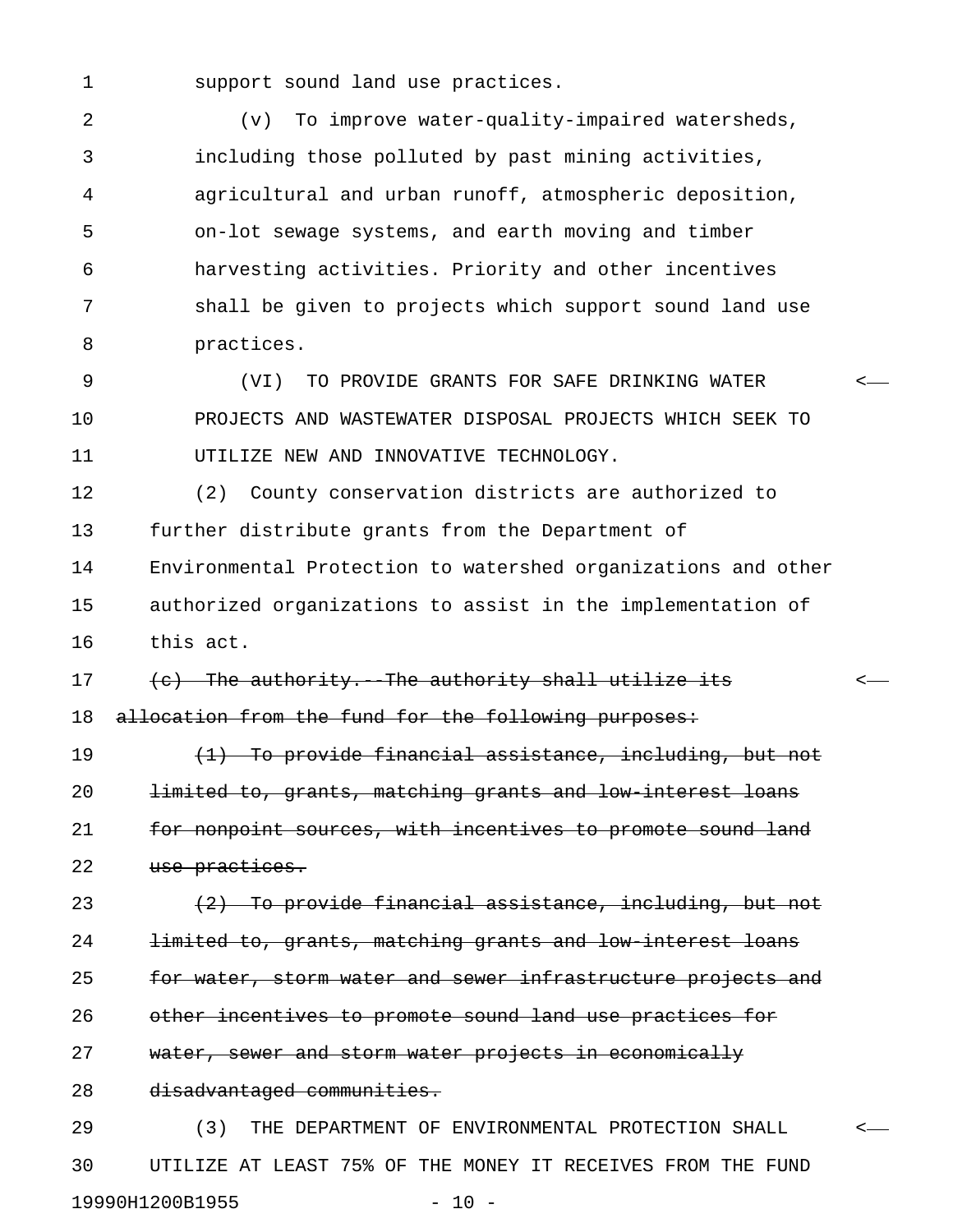1 FOR ACID MINE DRAINAGE ABATEMENT AND CLEANUP EFFORTS.

2 (C) THE DEPARTMENT OF AGRICULTURE.--THE DEPARTMENT OF 3 AGRICULTURE SHALL UTILIZE ITS ALLOCATION FROM THE FUND FOR 4 FARMLAND PRESERVATION. AN EXPENDITURE FOR FARMLAND PRESERVATION 5 MUST COMPLY WITH THE ACT OF JUNE 30, 1981 (P.L.128, NO.43), 6 KNOWN AS THE AGRICULTURAL AREA SECURITY LAW.

7 (D) THE DEPARTMENT OF COMMUNITY AND ECONOMIC DEVELOPMENT.-- 8 THE DEPARTMENT OF COMMUNITY AND ECONOMIC DEVELOPMENT SHALL 9 UTILIZE ITS ALLOCATION FROM THE FUND FOR PLANNING ASSISTANCE, 10 DOWNTOWN REVITALIZATION AND TOURISM DEVELOPMENT.

11 (E) THE DEPARTMENT OF EDUCATION.--THE DEPARTMENT OF 12 EDUCATION SHALL UTILIZE ITS ALLOCATION FROM THE FUND FOR LIBRARY 13 CAPITAL IMPROVEMENTS.

14 (F) THE PENNSYLVANIA FISH AND BOAT COMMISSION.--THE 15 PENNSYLVANIA FISH AND BOAT COMMISSION SHALL UTILIZE ITS 16 ALLOCATION FROM THE FUND FOR PLANNING, ACQUISITION, DEVELOPMENT 17 AND REHABILITATION OF FISHING AND BOATING AREAS, RECREATION 18 AREAS, NATURAL AREAS, HATCHERIES AND AQUATIC RESOURCES.

19 (G) THE PENNSYLVANIA GAME COMMISSION.--THE PENNSYLVANIA GAME 20 COMMISSION SHALL UTILIZE ITS ALLOCATION FROM THE FUND FOR 21 PLANNING, ACQUISITION, DEVELOPMENT AND REHABILITATION OF GAME 22 LANDS, RECREATION AREAS, NATURAL AREAS AND WILDLIFE HABITAT. 23 (H) THE PENNSYLVANIA HISTORICAL AND MUSEUM COMMISSION.--THE 24 PENNSYLVANIA HISTORICAL AND MUSEUM COMMISSION SHALL UTILIZE ITS 25 ALLOCATION FROM THE FUND FOR PLANNING, ACQUISITION, MITIGATION, 26 DEVELOPMENT AND REHABILITATION OF PUBLICLY AND PRIVATELY OWNED 27 HISTORIC SITES.

28 (I) ADMINISTRATIVE EXPENSE LIMITATION.--ADMINISTRATIVE 29 EXPENSES FOR A DEPARTMENT, COMMISSION OR AUTHORITY RELATING TO 30 THE UTILIZATION OF MONEY FROM THE FUND FOR THE PURPOSES SET 19990H1200B1955 - 11 -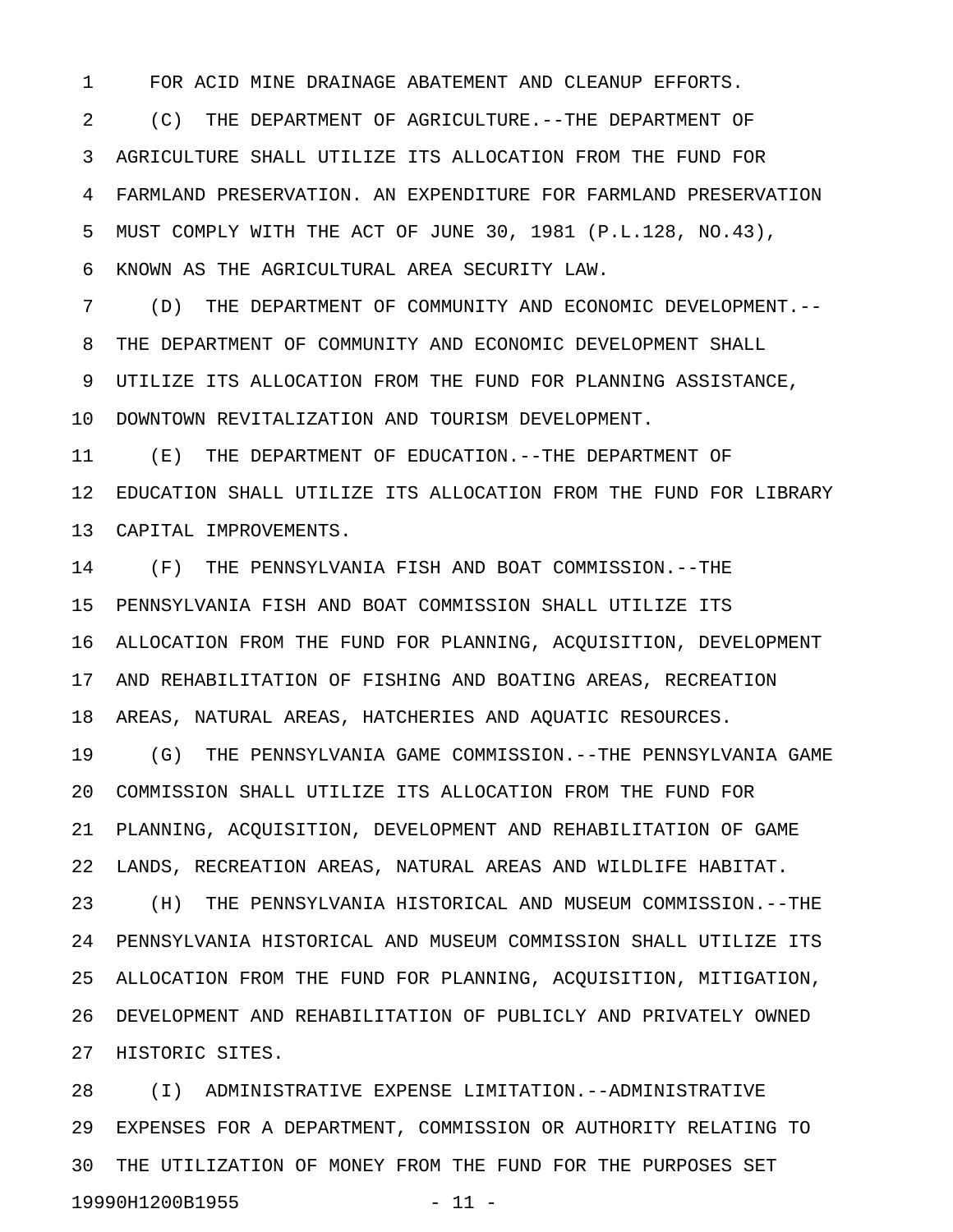1 FORTH IN SUBSECTIONS (A) THROUGH (H) SHALL BE LIMITED TO 5% OF 2 THE MONEY WHICH THAT DEPARTMENT, COMMISSION OR AUTHORITY IS 3 ALLOCATED FROM THE FUND.

4 (d) Regulations.--The departments and the authority  $\leftarrow$ 5 COMMISSIONS may promulgate such regulations necessary to carry < 6 out the purposes of this act.

7 Section 6. Property and equipment restrictions.

8 (a) Prohibiting.--Recipients of grants under this act may 9 not dispose of or convert property or equipment acquired with 10 grant funds for purposes other than the purposes approved in the 11 project applications without the prior written approval of the 12 agency which provided the grant.

13 (b) Remedy.--If disposition or conversion in violation of 14 subsection (a) occurs, the agency may:

15 (1) Require the recipient to refund all grants for the 16 particular project, including 10% annual interest, compounded 17 four times annually, from the date the original grant was 18 received until it is repaid.

19 (2) Require acquisition by the recipient of equivalent 20 replacement land, as determined by the agency.

21 (3) Take possession of the property or equipment funded 22 by the agency.

23 Section 7. Pollution prevention.

24 The sum of \$2,000,000 is hereby appropriated to the 25 Department of Environmental Protection from the Hazardous Sites 26 Cleanup Fund established for the purposes of explaining  $\sim$ 27 EXPANDING the Small Business and Household Pollution Prevention <-28 Program to provide on-site assessments and recommendations for 29 pollution prevention and energy efficiency techniques for the 30 fiscal year July 1, 1999, through June 30, 2000. The General 19990H1200B1955 - 12 -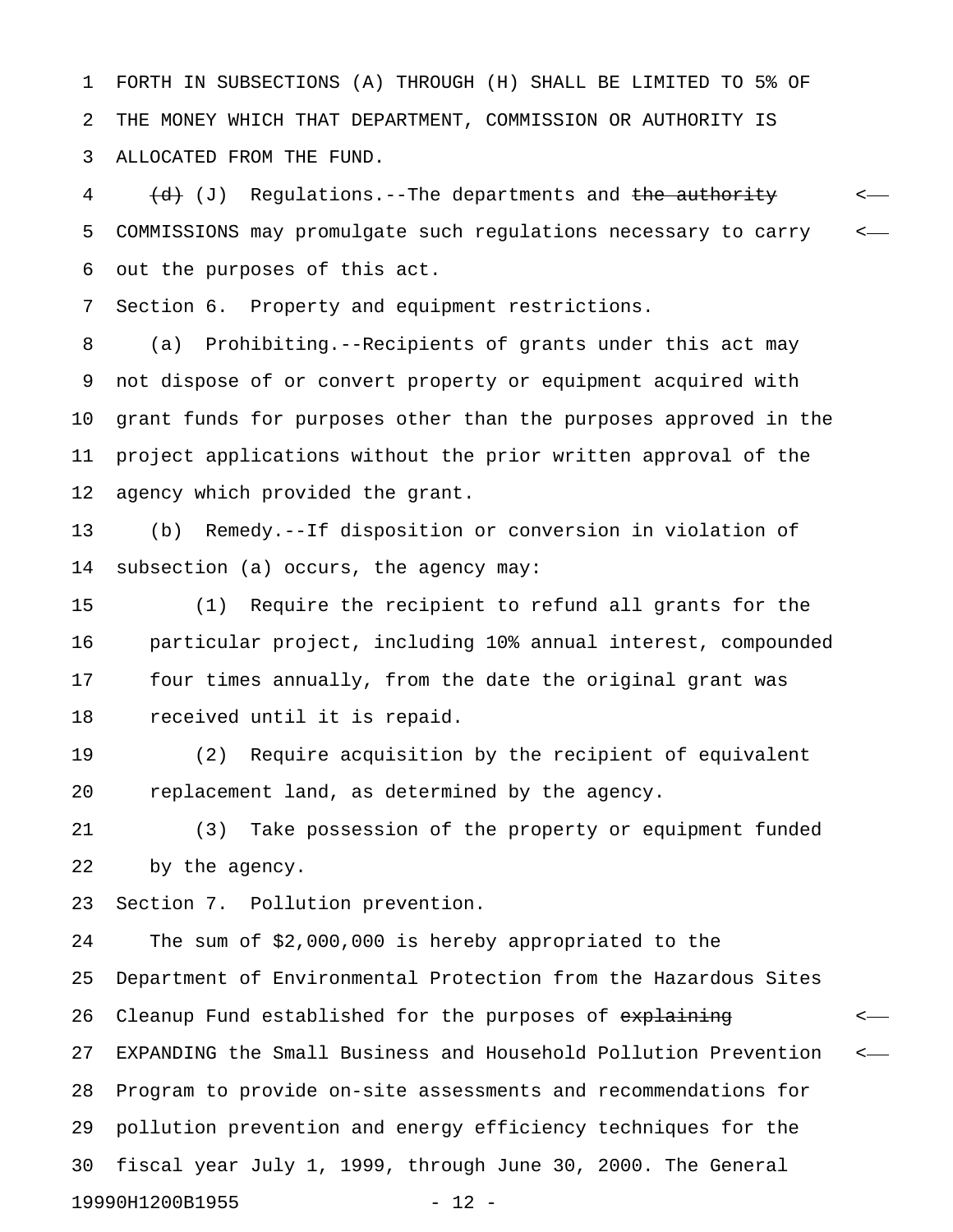1 Assembly may appropriate up to \$2,000,000 in additional funds 2 from the Hazardous Sites Cleanup Fund for this purpose in fiscal 3 year 2000-2001.

4 Section 8. Federal programs.

5 Agencies may utilize available Federal funds to augment funds 6 available under this act.

7 Section 9. Wild Resource Conservation Fund; duties of

8 Department of Conservation and Natural Resources. 9 (a) Appropriation.--The moneys contained in the Wild 10 Resource Conservation Fund are hereby appropriated, upon 11 approval of the Governor, to the Department of Conservation and 12 Natural Resources for the purposes of carrying out the 13 provisions of subsection (b), section 5(a)(3) and the act of 14 June 23, 1982 (P.L.597, No.170), known as the Wild Resource 15 Conservation Act.

16 (b) Projects and programs. The Wild Resource Conservation <-17 Board, after reviewing the recommendations of interested persons 18 and consulting with the professional staffs of the agencies 19 represented on the board, may approve projects or programs 20 deemed necessary to preserve and enhance wild resources, for 21 which the Department of Conservation and Natural Resources may 22 allocate moneys from the Wild Resource Conservation Fund. 23 (c) Sale of stamps and decals. The Department of 24 Conservation and Natural Resources shall have the right to issue 25 for sale to the public stamps, decals or other items of personal 26 property intended to signify the interest of the purchaser in 27 contributing to programs established by the department under 28 this section, the net proceeds of which shall be deposited in 29 the Wild Resource Conservation Fund. 30 (B) PROJECTS AND PROGRAMS.-- <

19990H1200B1955 - 13 -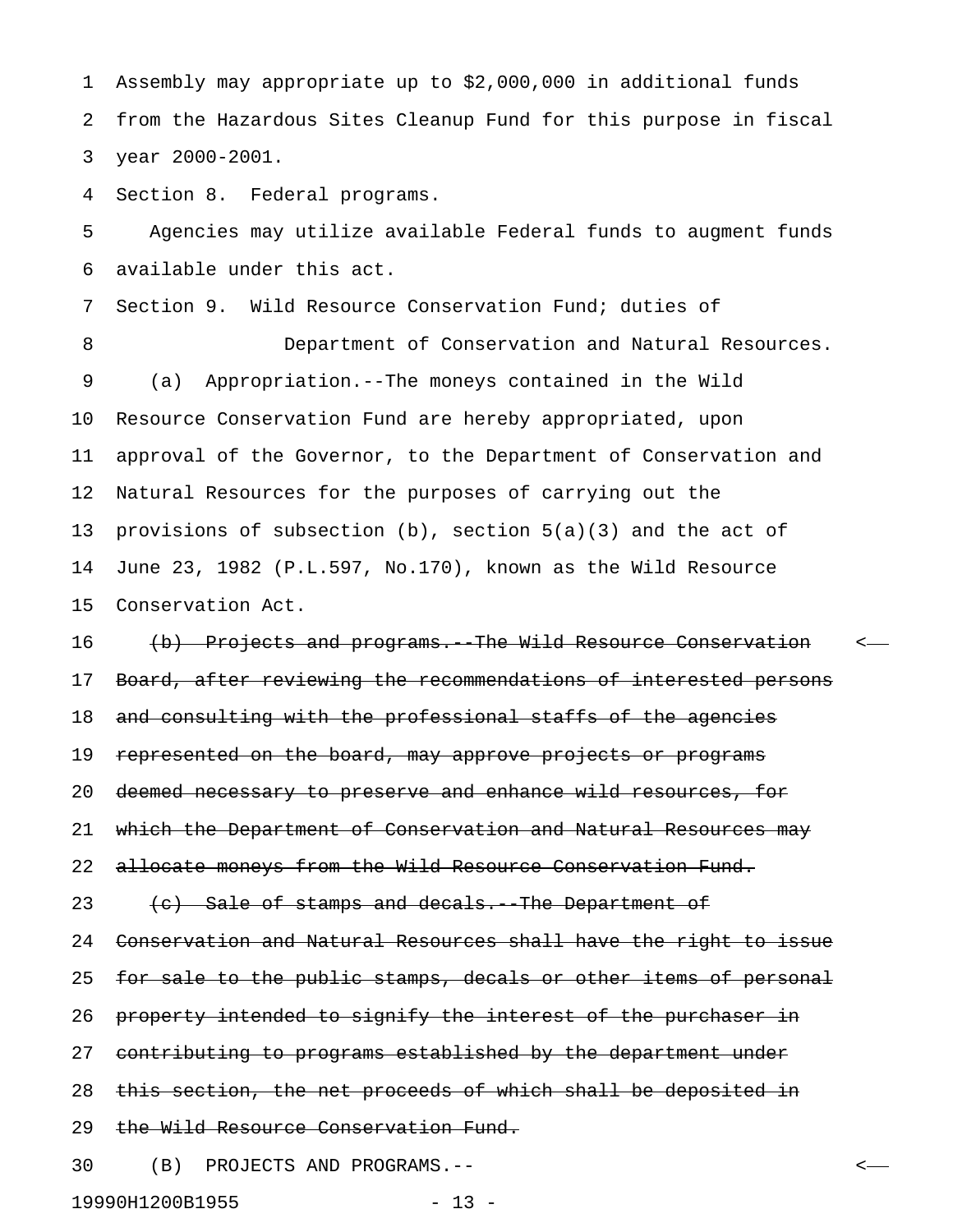1 (1) THE WILD RESOURCE CONSERVATION BOARD, AFTER 2 REVIEWING THE RECOMMENDATIONS OF INTERESTED PERSONS AND 3 CONSULTING WITH THE PROFESSIONAL STAFFS OF THE AGENCIES 4 REPRESENTED ON THE BOARD, MAY APPROVE PROJECTS OR PROGRAMS 5 DEEMED NECESSARY TO PRESERVE AND ENHANCE WILD RESOURCES, FOR 6 WHICH THE DEPARTMENT OF CONSERVATION AND NATURAL RESOURCES 7 SHALL ALLOCATE MONEYS FROM THE WILD RESOURCE CONSERVATION 8 FUND. HOWEVER, THE DEPARTMENT SHALL NOT ALLOCATE ANY MONEYS 9 FROM THE WILD RESOURCE CONSERVATION FUND FOR ANY PROJECTS 10 APPROVED BY THE BOARD WHEN SUCH AN ALLOCATION WOULD EXCEED 11 THE MONEYS AVAILABLE IN THE WILD RESOURCE CONSERVATION FUND.

12 (2) THE WILD RESOURCE CONSERVATION BOARD MAY RECOMMEND 13 TO THE DEPARTMENT OF CONSERVATION AND NATURAL RESOURCES THAT 14 IT PROVIDE FUNDING FROM THE ENVIRONMENTAL STEWARDSHIP FUND, 15 IN ACCORDANCE WITH SECTION 5(A)(3), TO PROJECTS OR PROGRAMS 16 THAT PROMOTE THE PRESERVATION AND ENHANCEMENT OF WILD 17 RESOURCES.

18 (C) SALE OF MERCHANDISE AND VOLUNTARY CONTRIBUTIONS.--THE 19 WILD RESOURCE CONSERVATION BOARD, WITH THE APPROVAL OF THE 20 DEPARTMENT OF CONSERVATION AND NATURAL RESOURCES, MAY SOLICIT 21 VOLUNTARY CONTRIBUTIONS AND ISSUE FOR SALE TO THE PUBLIC STAMPS, 22 DECALS AND OTHER ITEMS OF PERSONAL PROPERTY INTENDED TO SIGNIFY 23 THE INTEREST OF THE PURCHASER IN CONTRIBUTING TO THE PROGRAMS 24 ESTABLISHED BY THE BOARD UNDER THIS SECTION. ANY CONTRIBUTIONS 25 RECEIVED AND THE NET PROCEEDS FROM THE SALE OF ANY MERCHANDISE 26 SHALL BE DEPOSITED IN THE WILD RESOURCE CONSERVATION FUND.

27 (D) ADVISORY COMMITTEE.--THE WILD RESOURCE CONSERVATION 28 BOARD SHALL ESTABLISH AN ADVISORY COMMITTEE, THE MEMBERS OF 29 WHICH:

30 (1) SHALL BE CHOSEN FROM THE PUBLIC AND SHALL SERVE AT 19990H1200B1955 - 14 -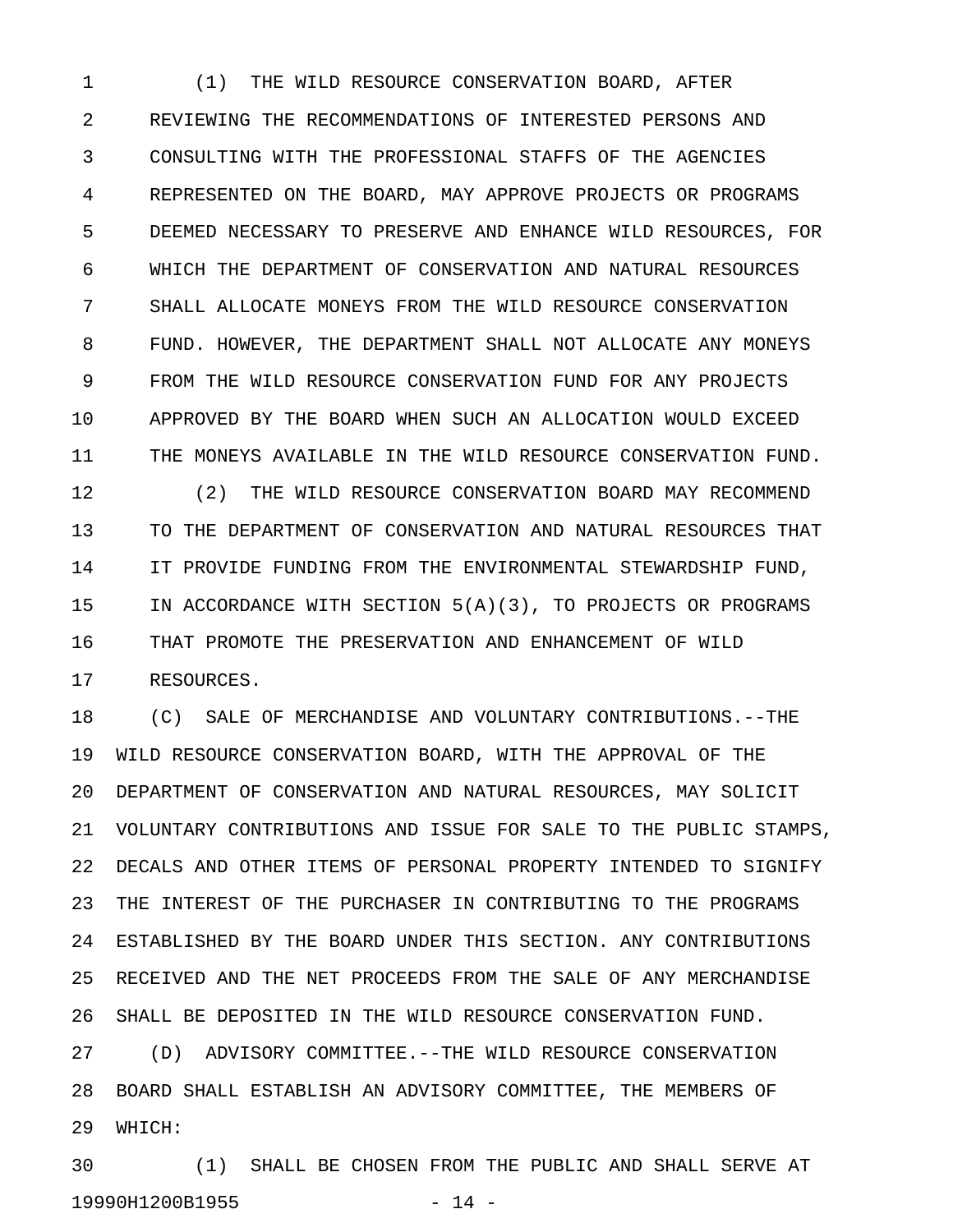1 THE PLEASURE OF THE BOARD.

2 (2) SHALL MEET TO ADVISE THE BOARD AND THE DEPARTMENT OF 3 CONSERVATION AND NATURAL RESOURCES.

4 (3) SHALL MAKE RECOMMENDATIONS REGARDING THE GENERAL 5 MANAGEMENT OBJECTIVES OF THE BOARD AND PROJECTS THAT WILL 6 PROMOTE THE PRESERVATION AND ENHANCEMENT OF WILD RESOURCES. 7  $\left(\frac{d}{dt}\right)$  (E) Activities of other agencies.--The authority granted <-8 pursuant to subsection (c) shall not affect or interfere with 9 similar authority vested by law in any agency represented on the 10 board to sell items of personal property which promote the 11 independent programs of those respective agencies. Said agencies 12 shall likewise have the right to issue for sale items of 13 personal property intended to signify the interest of the 14 purchaser in contributing to programs established by the 15 department, the net proceeds of which shall be deposited in the 16 fund.

17 SECTION 10. REFERENDUM. <

18 (A) QUESTION.--THE QUESTION OF INCURRING INDEBTEDNESS OF 19 \$675,000,000 FOR THE PURPOSES OF PLANNING, ACQUISITION, 20 DEVELOPMENT, REHABILITATION AND IMPROVEMENT OF PARKS AND 21 RECREATIONAL FACILITIES, NATURAL AREAS, HISTORIC SITES AND 22 LIBRARIES AND FOR THE PURPOSE OF ACID MINE DRAINAGE RESTORATION, 23 FOR THE PURPOSE OF FARMLAND PRESERVATION AND FOR THE PURPOSE OF 24 IMPROVING WATER AND SEWER INFRASTRUCTURE SHALL BE SUBMITTED TO 25 THE ELECTORS AT THE NEXT PRIMARY, MUNICIPAL, OR GENERAL ELECTION 26 FOLLOWING THE EFFECTIVE DATE OF THIS ACT.

27 (B) CERTIFICATION.--THE SECRETARY OF THE COMMONWEALTH SHALL 28 CERTIFY THE FORM OF THE QUESTION UNDER SUBSECTION (C) OF THE 29 COUNTY BOARDS OF ELECTIONS.

30 (C) FORM OF QUESTION.--THE QUESTION SHALL BE IN 19990H1200B1955 - 15 -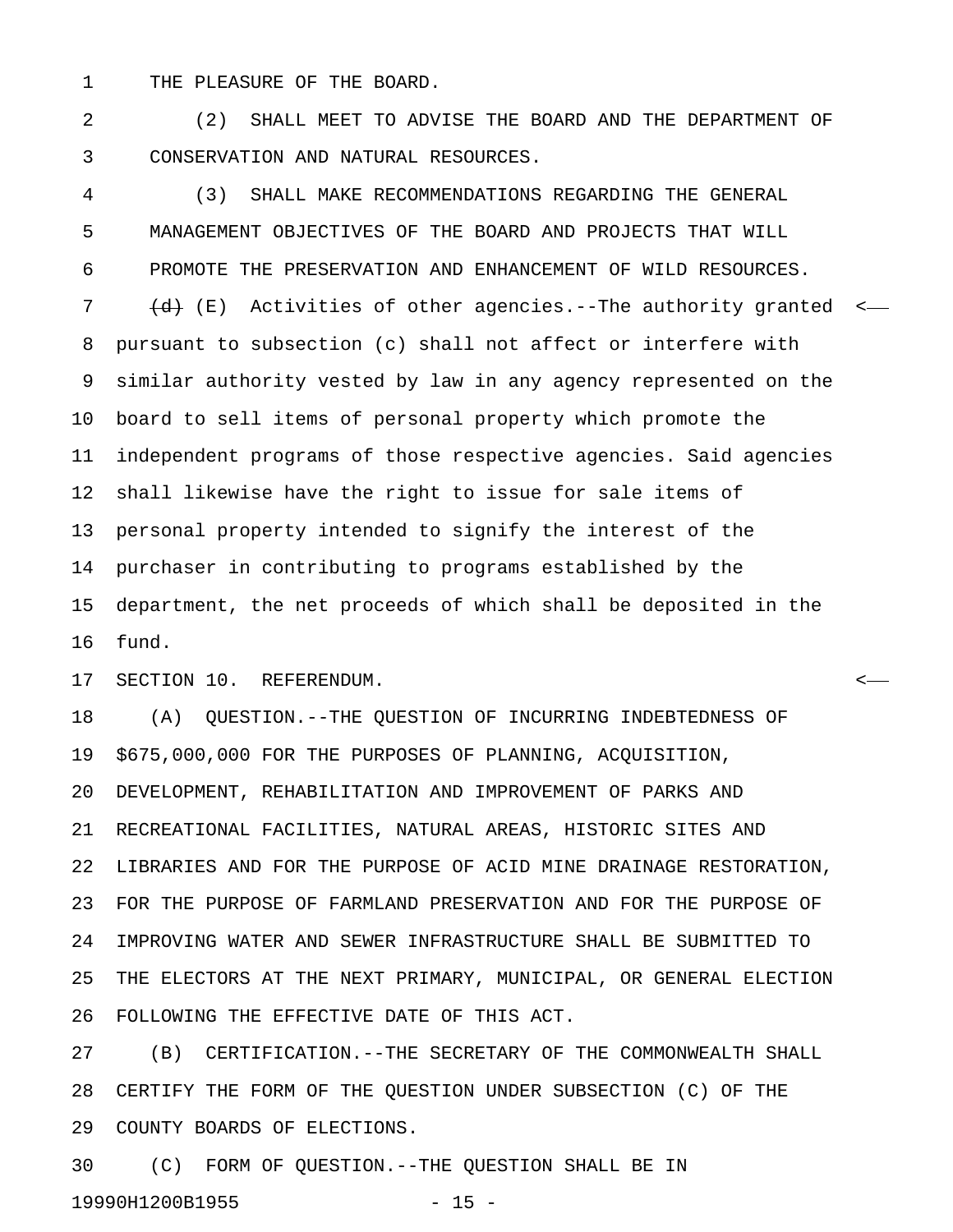#### 1 SUBSTANTIALLY THE FOLLOWING FROM:

2 DO YOU FAVOR THE INCURRING OF INDEBTEDNESS BY THE 3 COMMONWEALTH OF \$675,000,000 TO PROVIDE FOR THE FUNDING 4 OF NATURE PRESERVES, WILDLIFE HABITATS, ACID MINE 5 DRAINAGE RESTORATION, FARMLAND PRESERVATION AND 6 IMPROVEMENTS TO AND EXPANSION OF STATE PARKS, COMMUNITY 7 PARKS AND RECREATION FACILITIES, HISTORIC SITES, WATER 8 AND SEWER INFRASTRUCTURE AND PUBLIC LIBRARIES?

9 (D) ELECTION.--THE ELECTION SHALL BE CONDUCTED AT THE NEXT 10 OCCURRING GENERAL OR MUNICIPAL ELECTION FOLLOWING THE EFFECTIVE 11 DATE OF THIS ACT, IN ACCORDANCE WITH THE ACT OF JUNE 3, 1937 12 (P.L.1333, NO.320), KNOWN AS THE PENNSYLVANIA ELECTION CODE, 13 EXCEPT THAT THE TIME LIMITS FOR ADVERTISEMENT OF NOTICE OF THE 14 ELECTION MAY BE WAIVED AS TO THE QUESTION.

15 (E) PROCEEDS.--PROCEEDS OF BORROWING SHALL BE DEPOSITED IN 16 THE ENVIRONMENTAL AND HERITAGE STEWARDSHIP FUND AND SHALL BE 17 USED TO IMPLEMENT THIS ACT.

18 SECTION 11. COMMONWEALTH INDEBTEDNESS.

19 (A) BORROWING AUTHORIZED.--

20 (1) SUBJECT TO THE APPROVAL OF THE ELECTORATE OF THE 21 REFERENDUM SET FORTH IN SECTION 10 AND UNDER THE PROVISIONS 22 OF SECTION 7(A)(3) OF ARTICLE VIII OF THE CONSTITUTION OF 23 PENNSYLVANIA, THE ISSUING OFFICIALS ARE AUTHORIZED AND 24 DIRECTED TO BORROW OVER A FIVE-YEAR PERIOD, ON THE CREDIT OF 25 THE COMMONWEALTH, MONEY NOT EXCEEDING IN THE AGGREGATE THE 26 SUM OF \$675,000,000, NOT INCLUDING MONEY BORROWED TO REFUND 27 OUTSTANDING BONDS, NOTES OR REPLACEMENT NOTES, AS MAY BE 28 FOUND NECESSARY TO CARRY OUT THE PURPOSES OF THIS ACT.

29 (2) AS EVIDENCE OF THE INDEBTEDNESS AUTHORIZED IN THIS 30 ACT, GENERAL OBLIGATION BONDS OF THE COMMONWEALTH SHALL BE 19990H1200B1955 - 16 -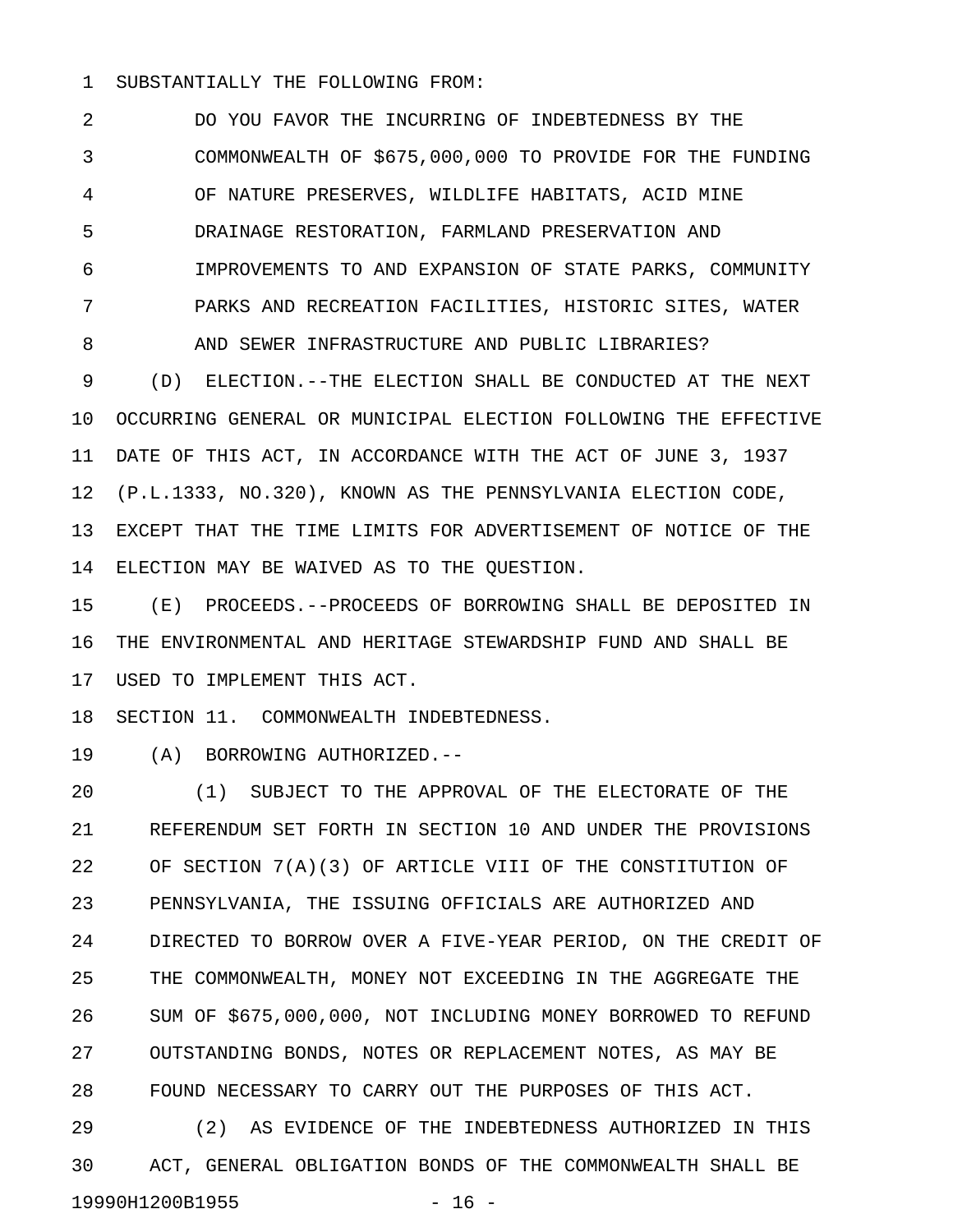1 ISSUED, FROM TIME TO TIME, TO PROVIDE MONEYS NECESSARY TO 2 CARRY OUT THE PURPOSES OF THIS ACT FOR SUCH TOTAL AMOUNTS, IN 3 SUCH FORM, IN SUCH DENOMINATIONS AND SUBJECT TO SUCH TERMS 4 AND CONDITIONS OF ISSUE, REDEMPTION AND MATURITY, RATE OF 5 INTEREST AND TIME OF PAYMENT OF INTEREST AS THE ISSUING 6 OFFICIALS DIRECT, EXCEPT THAT THE LATEST STATED MATURITY DATE 7 SHALL NOT EXCEED 30 YEARS FROM THE DATE OF THE FIRST 8 OBLIGATION ISSUED TO EVIDENCE THE DEBT.

9 (3) ALL BONDS AND NOTES ISSUED UNDER THE AUTHORITY OF 10 THIS ACT SHALL BEAR FACSIMILE SIGNATURES OF THE ISSUING 11 OFFICIAL AND A FACSIMILE OF THE GREAT SEAL OF THE 12 COMMONWEALTH AND SHALL BE COUNTERSIGNED BY A DULY AUTHORIZED 13 OFFICER OF A DULY AUTHORIZED LOAN AND TRANSFER AGENT OF THE 14 COMMONWEALTH.

15 (4) ALL BONDS AND NOTES ISSUED IN ACCORDANCE WITH THE 16 PROVISIONS OF THIS SECTION SHALL BE DIRECT OBLIGATIONS OF THE 17 COMMONWEALTH, AND THE FULL FAITH AND CREDIT OF THE 18 COMMONWEALTH ARE HEREBY PLEDGED FOR THE PAYMENT OF THE 19 INTEREST THEREON, AS IT BECOMES DUE, AND THE PAYMENT OF THE 20 PRINCIPAL AT MATURITY. THE PRINCIPAL OF AND INTEREST ON THE 21 BONDS AND NOTES SHALL BE PAYABLE IN LAWFUL MONEY OF THE 22 UNITED STATES.

23 (5) ALL BONDS AND NOTES ISSUED UNDER THE PROVISIONS OF 24 THIS SECTION SHALL BE EXEMPT FROM TAXATION FOR STATE AND 25 LOCAL PURPOSES EXCEPT AS MAY BE PROVIDED UNDER ARTICLE XVI OF 26 THE ACT OF MARCH 4, 1971 (P.L.6, NO.2), KNOWN AS THE TAX 27 REFORM CODE OF 1971.

28 (6) THE BONDS MAY BE ISSUED AS COUPON BONDS OR 29 REGISTERED AS TO BOTH PRINCIPAL AND INTEREST AS THE ISSUING 30 OFFICIALS MAY DETERMINE. IF INTEREST COUPONS ARE ATTACHED, 19990H1200B1955 - 17 -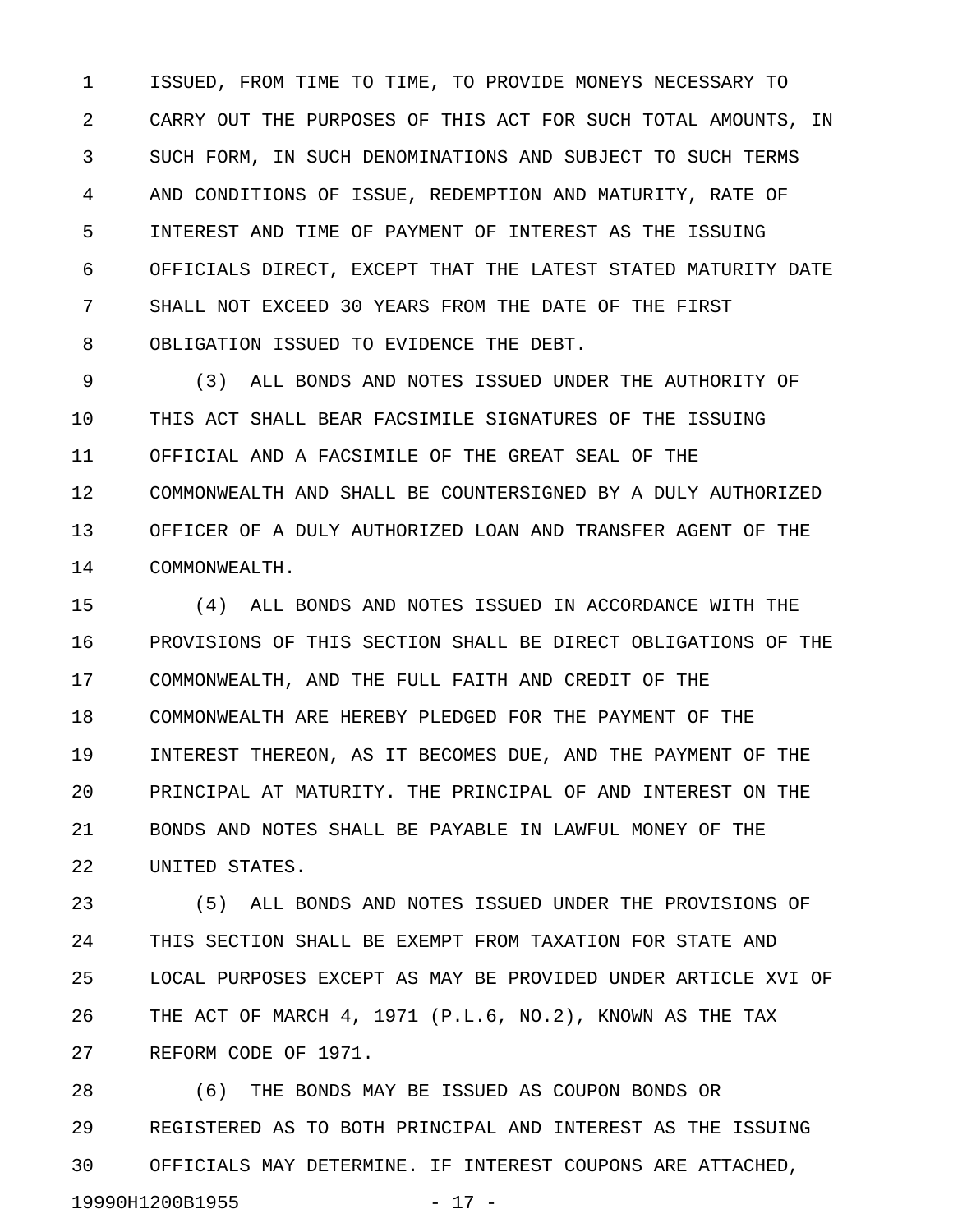1 THEY SHALL CONTAIN THE FACSIMILE SIGNATURE OF THE STATE 2 TREASURER.

3 (7) THE ISSUING OFFICIALS SHALL PROVIDE FOR THE 4 AMORTIZATION OF THE BONDS IN SUBSTANTIAL AND REGULAR AMOUNTS 5 OVER THE TERM OF THE DEBT SO THAT THE BONDS OF EACH ISSUE 6 ALLOCATED TO THE PROGRAMS TO BE FUNDED FROM THE BOND ISSUE 7 SHALL MATURE WITHIN A PERIOD NOT TO EXCEED THE APPROPRIATE 8 AMORTIZATION PERIOD FOR EACH PROGRAM AS SPECIFIED BY THE 9 ISSUING OFFICIALS BUT IN NO CASE IN EXCESS OF 30 YEARS. THE 10 FIRST RETIREMENT OF PRINCIPAL SHALL BE STATED TO MATURE PRIOR 11 TO THE EXPIRATION OF A PERIOD OF TIME EQUAL TO ONE-TENTH OF 12 THE TIME FROM THE DATE OF THE FIRST OBLIGATION ISSUED TO 13 EVIDENCE THE DEBT TO THE DATE OF THE EXPIRATION OF THE TERM 14 OF THE DEBT. RETIREMENTS OF PRINCIPAL SHALL BE REGULAR AND 15 SUBSTANTIAL IF MADE IN ANNUAL OR SEMIANNUAL AMOUNTS WHETHER 16 BY STATED SERIAL MATURITIES OR BY MANDATORY SINKING FUND 17 RETIREMENTS.

18 (8) THE ISSUING OFFICIALS MAY PROVIDE BY RESOLUTION, FOR 19 THE ISSUANCE OF REFUNDING BONDS FOR THE PURPOSE OF REFUNDING 20 ANY DEBT ISSUED UNDER THE PROVISIONS OF THIS ACT AND THEN 21 OUTSTANDING, EITHER BY VOLUNTARY EXCHANGE WITH THE HOLDERS OF 22 THE OUTSTANDING DEBT OR TO PROVIDE FUNDS TO REDEEM AND RETIRE 23 THE OUTSTANDING DEBT WITH ACCRUED INTEREST, ANY PREMIUM 24 PAYABLE THEREON AND THE COSTS OF ISSUANCE AND RETIREMENT OF 25 THE DEBT, AT MATURITY OR AT ANY CALL DATE. THE ISSUANCE OF 26 THE REFUNDING BONDS, THE MATURITIES AND OTHER DETAILS 27 THEREOF, THE RIGHTS OF THE HOLDERS THEREOF AND THE DUTIES OF 28 THE ISSUING OFFICIALS IN RESPECT THERETO SHALL BE GOVERNED BY 29 THE PROVISIONS OF THIS SECTION, INSOFAR AS THEY ARE 30 APPLICABLE. REFUNDING BONDS, WHICH ARE NOT SUBJECT TO THE 19990H1200B1955 - 18 -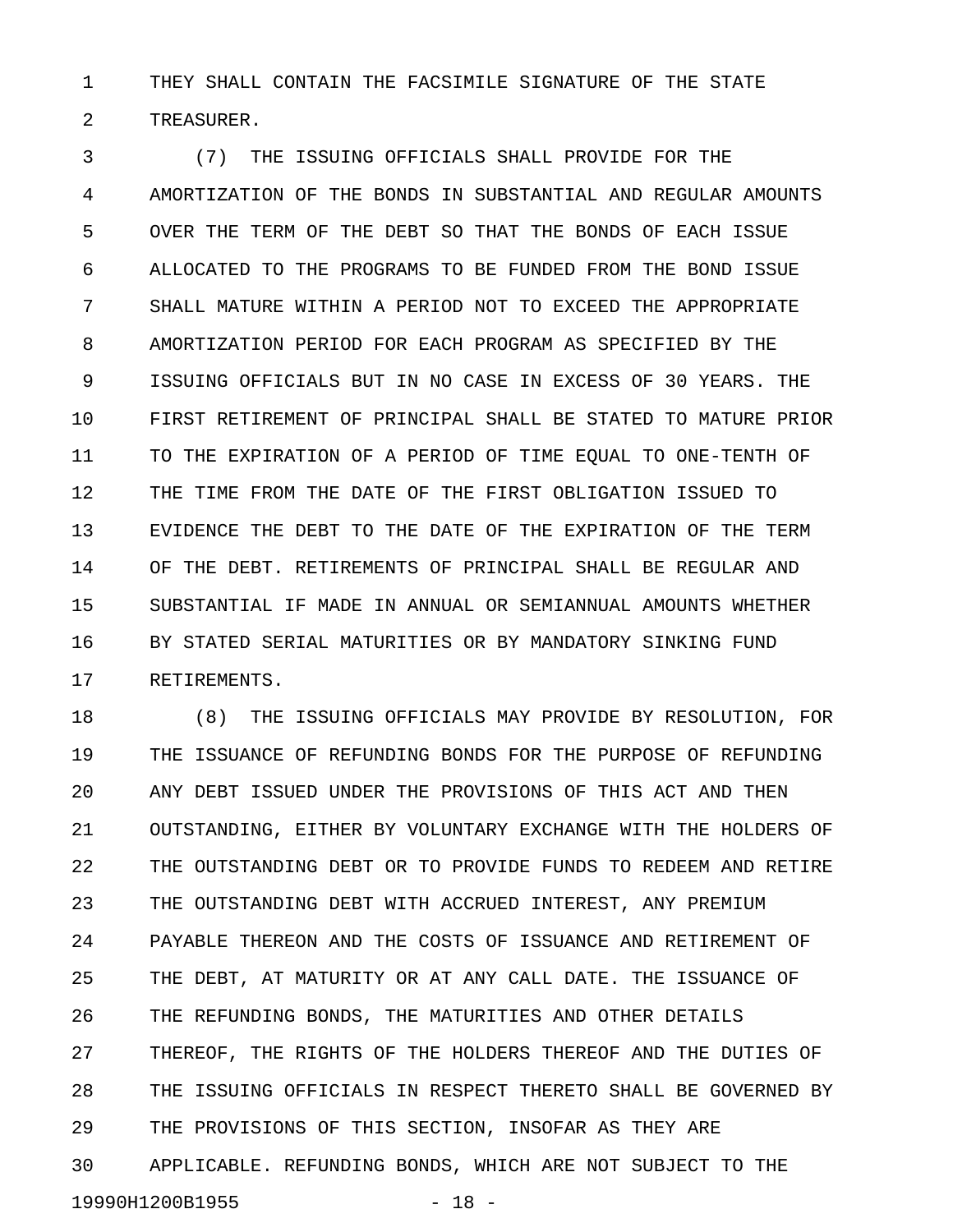1 AGGREGATE LIMITATION OF \$675,000,000 OF DEBT TO BE ISSUED 2 PURSUANT TO THIS ACT, MAY BE ISSUED BY THE ISSUING OFFICIALS 3 TO REFUND DEBT ORIGINALLY ISSUED OR TO REFUND BONDS 4 PREVIOUSLY ISSUED FOR REFUNDING PURPOSES.

5 (9) WHENEVER ANY ACTION IS TO BE TAKEN OR DECISION MADE 6 BY THE GOVERNOR, THE AUDITOR GENERAL AND THE STATE TREASURER 7 ACTING AS ISSUING OFFICIALS AND THE THREE OFFICERS ARE NOT 8 ABLE UNANIMOUSLY TO AGREE, THE ACTION OR DECISION OF THE 9 GOVERNOR AND EITHER THE AUDITOR GENERAL OR THE STATE 10 TREASURER SHALL BE BINDING AND FINAL.

11 (10) ISSUING OFFICIALS SHALL MEAN THE GOVERNOR, THE 12 AUDITOR GENERAL AND THE STATE TREASURER.

13 (B) SALE OF BONDS.--

14 (1) WHENEVER BONDS ARE ISSUED, THEY SHALL BE OFFERED FOR 15 SALE AT NOT LESS THAN 98% OF THE PRINCIPAL AMOUNT AND ACCRUED 16 INTEREST AND SHALL BE SOLD BY THE ISSUING OFFICIALS TO THE 17 HIGHEST AND BEST BIDDER OR BIDDERS AFTER DUE PUBLIC 18 ADVERTISEMENT ON THE TERMS AND CONDITIONS AND UPON SUCH OPEN 19 COMPETITIVE BIDDING AS THE ISSUING OFFICIALS SHALL DIRECT. 20 THE MANNER AND CHARACTER OF THE ADVERTISEMENT AND THE TIME OF 21 ADVERTISING SHALL BE PRESCRIBED BY THE ISSUING OFFICIALS. NO 22 COMMISSION SHALL BE ALLOWED OR PAID FOR THE SALE OF ANY BONDS 23 ISSUED UNDER THE AUTHORITY OF THIS ACT.

24 (2) ANY PORTION OF ANY BOND ISSUE SO OFFERED AND NOT 25 SOLD OR SUBSCRIBED FOR AT PUBLIC SALE MAY BE DISPOSED OF BY 26 PRIVATE SALE BY THE ISSUING OFFICIALS IN SUCH MANNER AND AT 27 SUCH PRICES, NOT LESS THAN 98% OF THE PRINCIPAL AMOUNT AND 28 ACCRUED INTEREST, AS THE GOVERNOR SHALL DIRECT. NO COMMISSION 29 SHALL BE ALLOWED OR PAID FOR THE SALE OF ANY BONDS ISSUED 30 UNDER THE AUTHORITY OF THIS ACT.

19990H1200B1955 - 19 -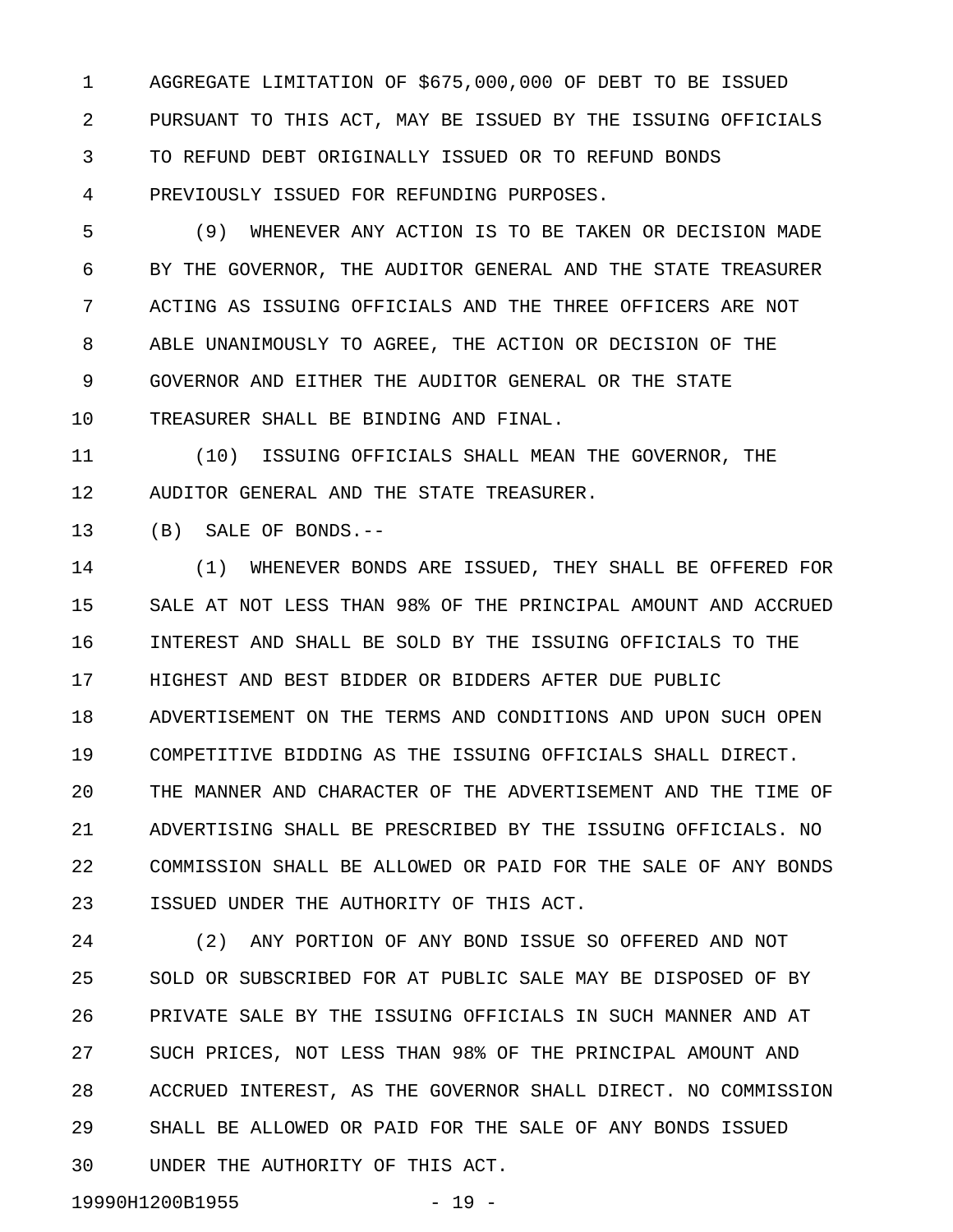1 (3) WHEN BONDS ARE ISSUED FROM TIME TO TIME, THE BONDS 2 OF EACH ISSUE SHALL CONSTITUTE A SEPARATE SERIES TO BE 3 DESIGNATED BY THE ISSUING OFFICIALS OR MAY BE COMBINED FOR 4 SALE AS ONE SERIES WITH OTHER GENERAL OBLIGATION BONDS OF THE 5 COMMONWEALTH.

6 (4) UNTIL PERMANENT BONDS CAN BE PREPARED, THE ISSUING 7 OFFICIALS MAY IN THEIR DISCRETION ISSUE, IN LIEU OF PERMANENT 8 BONDS, TEMPORARY BONDS IN SUCH FORM AND WITH SUCH PRIVILEGES 9 AS TO REGISTRATION AND EXCHANGE FOR PERMANENT BONDS AS MAY BE 10 DETERMINED BY THE ISSUING OFFICIALS.

11 (5) THE PROCEEDS REALIZED FROM THE SALE OF BONDS AND 12 NOTES, EXCEPT REFUNDING BONDS AND REPLACEMENT NOTES, UNDER 13 THE PROVISIONS OF THIS ACT SHALL BE PAID INTO THE 14 ENVIRONMENTAL AND HERITAGE STEWARDSHIP FUND IN THE STATE 15 TREASURY AND ARE SPECIFICALLY DEDICATED TO THE PURPOSES OF 16 THIS ACT. THE PROCEEDS OF THE SALE OF REFUNDING BONDS AND 17 REPLACEMENT NOTES SHALL BE PAID TO THE STATE TREASURER AND 18 APPLIED TO THE PAYMENT OF PRINCIPAL, THE ACCRUED INTEREST AND 19 PREMIUM, IF ANY, AND THE COST OF REDEMPTION OF THE BONDS AND 20 NOTES FOR WHICH THE OBLIGATIONS SHALL HAVE BEEN ISSUED.

21 (6) PENDING THEIR APPLICATION FOR THE PURPOSES 22 AUTHORIZED, MONEYS HELD OR DEPOSITED BY THE STATE TREASURER 23 MAY BE INVESTED OR REINVESTED AS ARE OTHER FUNDS IN THE 24 CUSTODY OF THE STATE TREASURER IN THE MANNER PROVIDED BY LAW. 25 ALL EARNINGS RECEIVED FROM THE INVESTMENT OR DEPOSIT OF THE 26 FUNDS SHALL BE PAID INTO THE STATE TREASURY TO THE CREDIT OF 27 THE FUND.

28 (7) THE AUDITOR GENERAL SHALL PREPARE THE NECESSARY 29 REGISTRY BOOK TO BE KEPT IN THE OFFICE OF THE DULY AUTHORIZED 30 LOAN AND TRANSFER AGENT OF THE COMMONWEALTH FOR THE 19990H1200B1955 - 20 -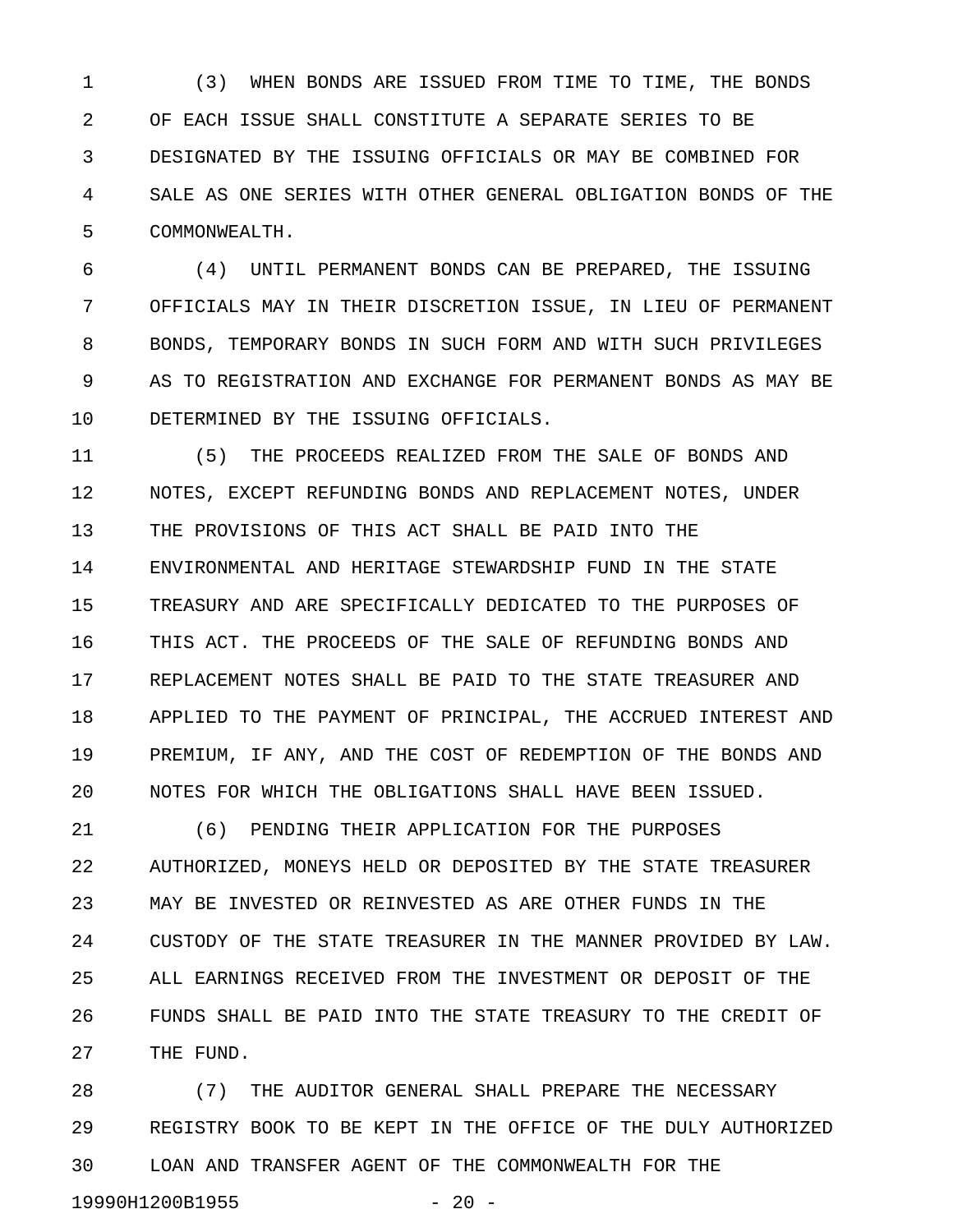1 REGISTRATION OF ANY BONDS, AT THE REQUEST OF OWNERS THEREOF, 2 ACCORDING TO THE TERMS AND CONDITIONS OF ISSUE DIRECTED BY 3 THE ISSUING OFFICIALS.

4 (8) THERE IS HEREBY APPROPRIATED TO THE STATE TREASURER 5 FROM THE FUND AS MUCH MONEY AS MAY BE NECESSARY FOR ALL COSTS 6 AND EXPENSES IN CONNECTION WITH THE ISSUE OF AND SALE AND 7 REGISTRATION OF THE BONDS AND NOTES IN CONNECTION WITH THIS 8 ACT AND THE PAYMENT OF INTEREST ARBITRAGE REBATES OR PROCEEDS 9 OF SUCH BONDS AND NOTES.

10 (C) TEMPORARY FINANCING AUTHORIZATION.--

11 (1) PENDING THE ISSUANCE OF BONDS OF THE COMMONWEALTH AS 12 AUTHORIZED, THE ISSUING OFFICIALS ARE HEREBY AUTHORIZED, IN 13 ACCORDANCE WITH THE PROVISIONS OF THIS ACT AND ON THE CREDIT 14 OF THE COMMONWEALTH, TO MAKE TEMPORARY BORROWINGS NOT TO 15 EXCEED ONE YEAR IN ANTICIPATION TO THE ISSUE OF BONDS IN 16 ORDER TO PROVIDE FUNDS IN SUCH AMOUNTS AS MAY, FROM TIME TO 17 TIME, BE DEEMED ADVISABLE PRIOR TO THE ISSUE OF BONDS. IN 18 ORDER TO PROVIDE FOR AND IN CONNECTION WITH SUCH TEMPORARY 19 BORROWINGS, THE ISSUING OFFICIALS MAY, IN THE NAME AND ON 20 BEHALF OF THE COMMONWEALTH, ENTER INTO ANY PURCHASE, LOAN OR 21 CREDIT AGREEMENT, OR AGREEMENTS WITH ANY BANKS OR TRUST 22 COMPANIES OR OTHER LENDING INSTITUTIONS, INVESTMENT BANKING 23 FIRMS OR PERSONS IN THE UNITED STATES HAVING POWER TO ENTER 24 INTO THE SAME, WHICH AGREEMENTS MAY CONTAIN PROVISIONS NOT 25 INCONSISTENT WITH THE PROVISIONS OF THIS ACT AS MAY BE 26 AUTHORIZED BY THE ISSUING OFFICIALS.

27 (2) ALL TEMPORARY BORROWINGS MADE UNDER THE 28 AUTHORIZATION OF THIS SECTION SHALL BE EVIDENCED BY NOTES OF 29 THE COMMONWEALTH, WHICH SHALL BE ISSUED, FROM TIME TO TIME, 30 FOR SUCH AMOUNTS NOT EXCEEDING IN THE AGGREGATE THE 19990H1200B1955 - 21 -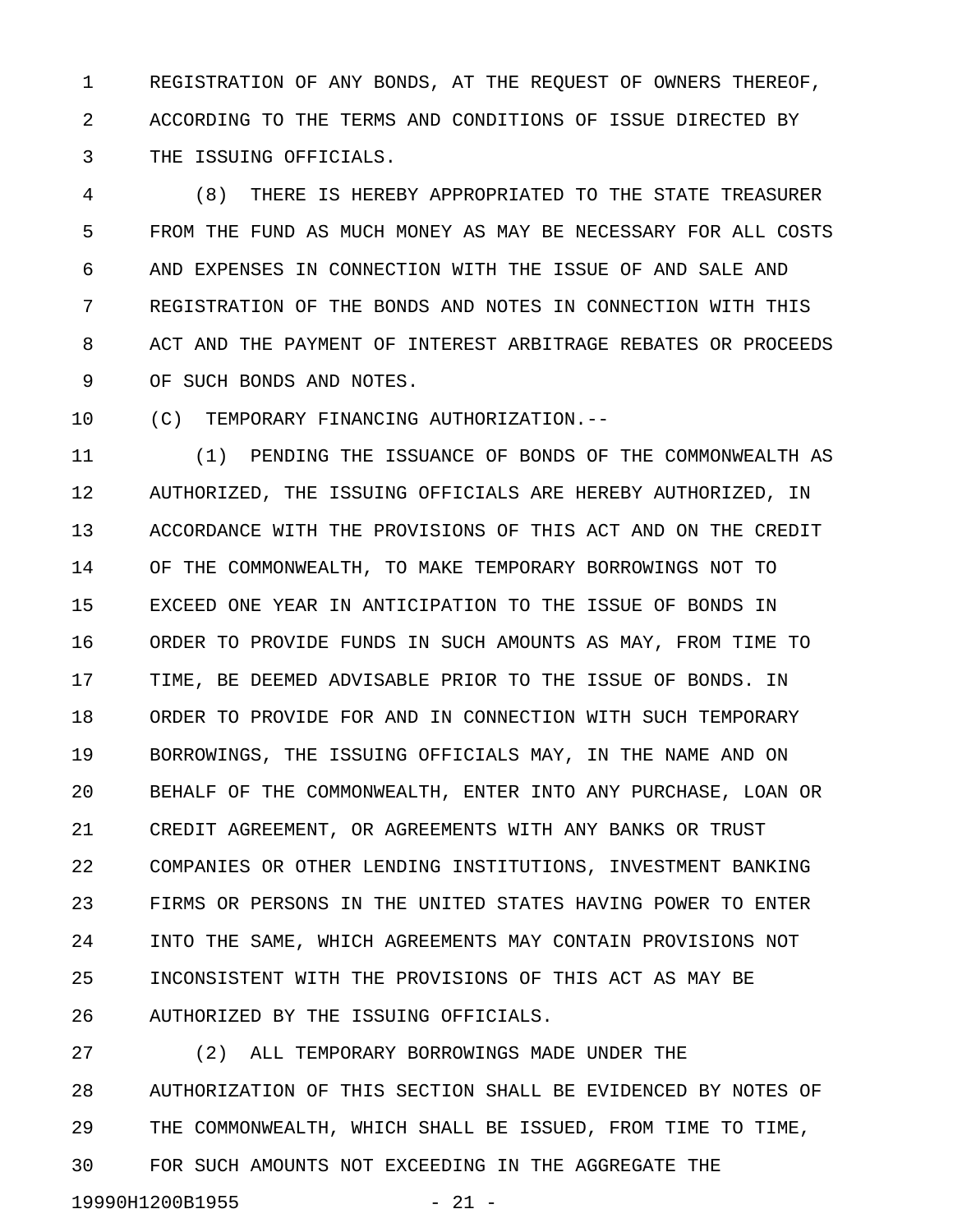1 APPLICABLE STATUTORY AND CONSTITUTIONAL DEBT LIMITATION, IN 2 SUCH FORM AND IN SUCH DENOMINATIONS AND SUBJECT TO TERMS AND 3 CONDITIONS OF SALE AND ISSUE, PREPAYMENT OR REDEMPTION AND 4 MATURITY, RATE OF RATES OF INTEREST AND TIME OF PAYMENT OF 5 INTEREST AS THE ISSUING OFFICIALS SHALL AUTHORIZE AND DIRECT 6 AND IN ACCORDANCE WITH THIS ACT. SUCH AUTHORIZATION AND 7 DIRECTION MAY PROVIDE FOR THE SUBSEQUENT ISSUANCE OF 8 REPLACEMENT NOTES TO REFUND OUTSTANDING NOTES OR REPLACEMENT 9 NOTES, WHICH REPLACEMENT NOTES SHALL, UPON ISSUANCE THEREOF, 10 EVIDENCE SUCH BORROWING, AND MAY SPECIFY SUCH OTHER TERMS AND 11 CONDITIONS WITH RESPECT TO THE NOTES AND REPLACEMENT NOTES 12 THEREBY AUTHORIZED FOR ISSUANCE AS THE ISSUING OFFICIALS MAY 13 DETERMINE AND DIRECT.

14 (3) WHEN THE AUTHORIZATION AND DIRECTION OF THE ISSUING 15 OFFICIALS PROVIDE FOR THE ISSUANCE OF REPLACEMENT NOTES, THE 16 ISSUING OFFICIALS ARE HEREBY AUTHORIZED IN THE NAME AND ON 17 BEHALF OF THE COMMONWEALTH TO ISSUE, ENTER INTO OR AUTHORIZE 18 AND DIRECT THE STATE TREASURER TO ENTER INTO AGREEMENTS WITH 19 ANY BANKS, TRUST COMPANIES, INVESTMENT BANKING FIRMS OR OTHER 20 INSTITUTIONS OR PERSONS IN THE UNITED STATES HAVING THE POWER 21 TO ENTER THE SAME:

22 (I) TO PURCHASE OR UNDERWRITE AN ISSUE OR SERIES OF 23 ISSUES OR NOTES.

24 (II) TO CREDIT, TO ENTER INTO ANY PURCHASE, LOAN OR 25 CREDIT AGREEMENTS, TO DRAW MONEYS PURSUANT TO ANY SUCH 26 AGREEMENTS ON THE TERMS AND CONDITIONS SET FORTH THEREIN 27 AND TO ISSUE NOTES AS EVIDENCE OF BORROWINGS MADE UNDER 28 ANY SUCH AGREEMENTS.

29 (III) TO APPOINT AS ISSUING AND PAYING AGENT OR 30 AGENTS WITH RESPECT TO NOTES.

19990H1200B1955 - 22 -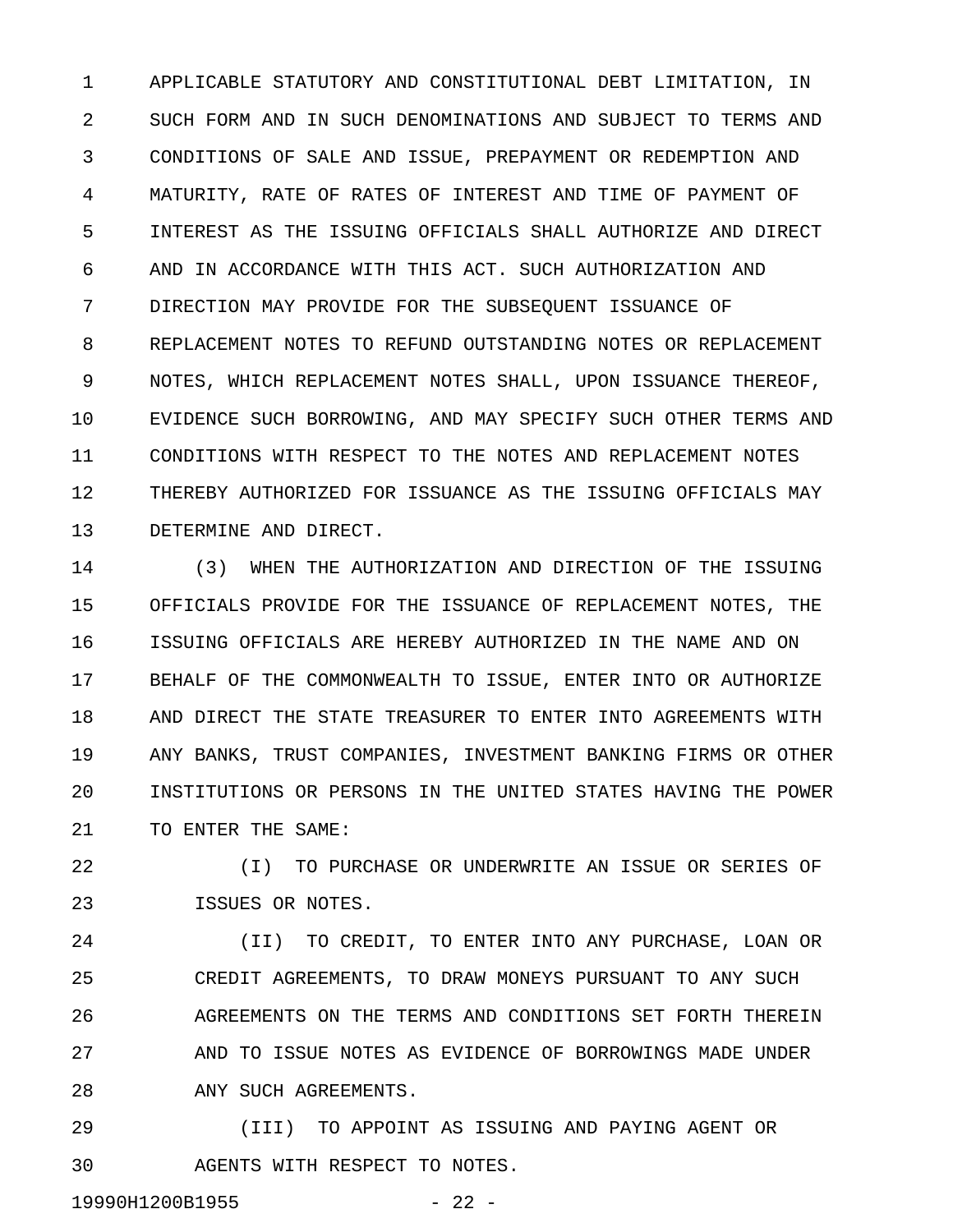1 (IV) TO DO ALL ACTS AS MAY BE NECESSARY OR 2 APPROPRIATE TO PROVIDE FOR THE PAYMENT, WHEN DUE, OF THE 3 INTEREST ON AND THE PRINCIPAL OF SUCH NOTES. 4 SUCH AGREEMENTS MAY PROVIDE FOR THE COMPENSATION OF ANY 5 PURCHASERS OR UNDERWRITERS OF NOTES OR REPLACEMENT NOTES BY 6 DISCOUNTING THE PURCHASE PRICE OF THE NOTES OR BY PAYMENT OF 7 A FIXED FEE OR COMMISSION AT THE TIME OF ISSUANCE THEREOF, 8 AND ALL OTHER COSTS AND EXPENSES, INCLUDING FEES FOR 9 AGREEMENTS RELATED TO THE NOTES, ISSUING AND PAYING AGENT 10 COSTS AND COSTS AND EXPENSES OF ISSUANCE, MAY BE PAID FROM 11 THE PROCEEDS OF THE NOTES.

12 (4) WHEN THE AUTHORIZATION AND DIRECTION OF THE ISSUING 13 OFFICIALS PROVIDE FOR THE ISSUANCE OF REPLACEMENT NOTES, THE 14 STATE TREASURER SHALL, AT OR PRIOR TO THE TIME OF DELIVERY OF 15 THESE NOTES OR REPLACEMENT NOTES, DETERMINE THE PRINCIPAL 16 AMOUNTS, DATES OF ISSUE, INTEREST RATE OR RATES, OR 17 PROCEDURES FOR ESTABLISHING SUCH RATES FROM TIME TO TIME, 18 RATES OF DISCOUNT, DENOMINATIONS AND ALL OTHER TERMS AND 19 CONDITIONS RELATING TO THE ISSUANCE AND SHALL PERFORM ALL 20 ACTS AND THINGS NECESSARY TO PAY OR CAUSE TO BE PAID, WHEN 21 DUE, ALL PRINCIPAL OF AND INTEREST ON THE NOTES BEING 22 REFUNDED BY REPLACEMENT NOTES AND TO ASSURE THAT THE SAME MAY 23 DRAW UPON ANY MONEYS AVAILABLE FOR THAT PURPOSE PURSUANT TO 24 ANY PURCHASE, LOAN OR CREDIT AGREEMENTS ESTABLISHED WITH 25 RESPECT THERETO, ALL SUBJECT TO THE AUTHORIZATION AND 26 DIRECTION OF THE ISSUING OFFICIALS.

27 (5) OUTSTANDING NOTES EVIDENCING THE BORROWINGS MAY BE 28 FUNDED AND RETIRED BY THE ISSUANCE AND SALE OF THE BONDS OF 29 THE COMMONWEALTH AS AUTHORIZED BY THIS ACT. THE REFUNDING 30 BONDS MUST BE ISSUED AND SOLD NOT LATER THAN A DATE ONE YEAR 19990H1200B1955 - 23 -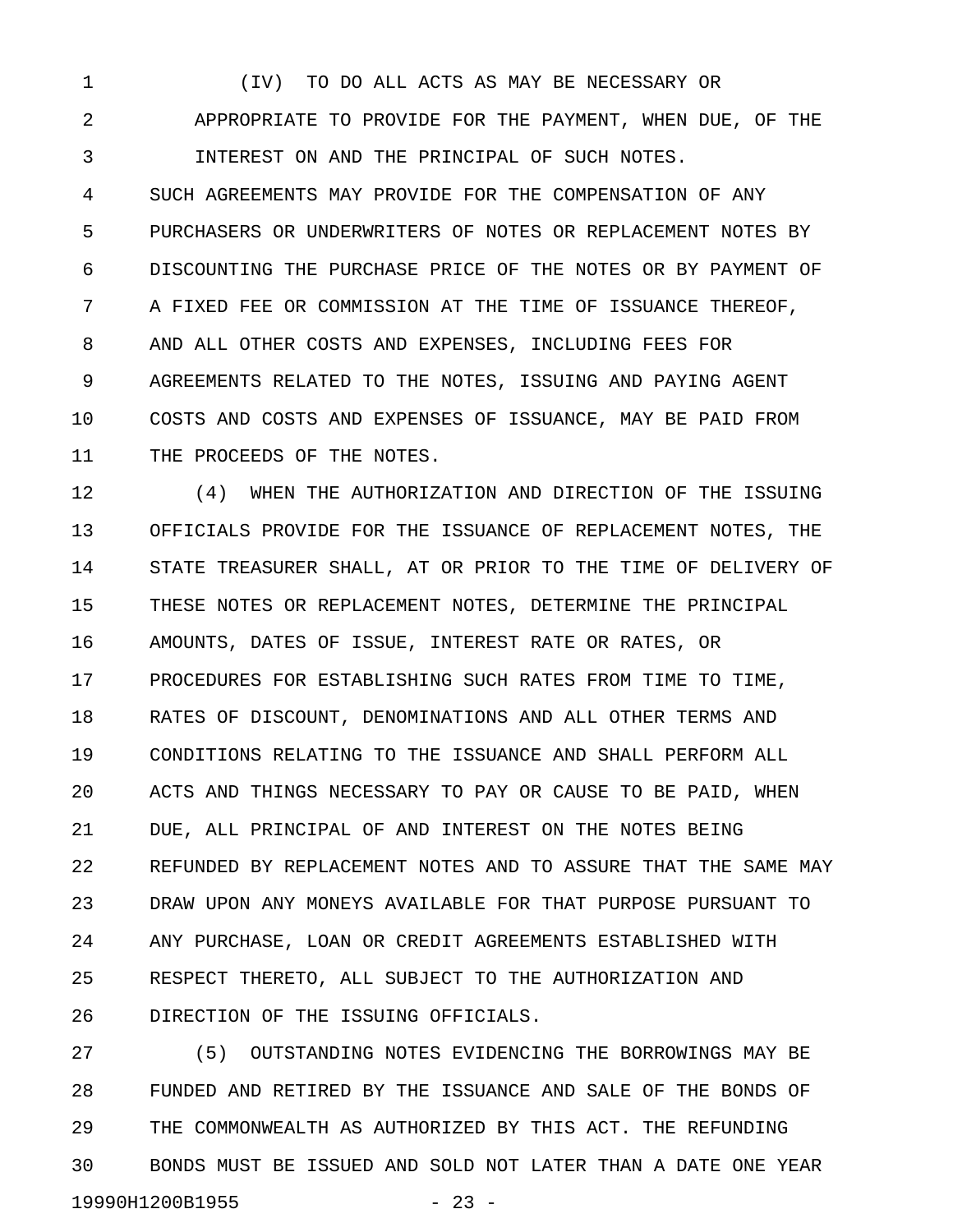1 AFTER THE DATE OF ISSUANCE OF THE FIRST NOTES EVIDENCING SUCH 2 BORROWINGS TO THE EXTENT THAT PAYMENT OF SUCH NOTES HAS NOT 3 OTHERWISE BEEN MADE OR PROVIDED FOR BY SOURCES OTHER THAN 4 PROCEEDS OF REPLACEMENT NOTES.

5 (6) THE PROCEEDS OF ALL TEMPORARY BORROWING SHALL BE 6 PAID TO THE STATE TREASURER TO BE HELD AND DISPOSED OF IN 7 ACCORDANCE WITH THIS ACT.

8 (D) DEBT RETIREMENT.--

9 (1) ALL BONDS ISSUED UNDER THE AUTHORITY OF THIS ACT 10 SHALL BE REDEEMED AT MATURITY, TOGETHER WITH ALL INTEREST 11 DUE, FROM TIME TO TIME, ON THE BONDS, AND THESE PRINCIPAL AND 12 INTEREST PAYMENTS SHALL BE PAID FROM THE ENVIRONMENTAL AND 13 HERITAGE STEWARDSHIP SINKING FUND WHICH IS HEREBY 14 ESTABLISHED. FOR THE SPECIFIC PURPOSE OF REDEEMING THE BONDS 15 AT MATURITY AND PAYING ALL INTEREST THEREON IN ACCORDANCE 16 WITH THE INFORMATION RECEIVED FROM THE GOVERNOR, THE GENERAL 17 ASSEMBLY SHALL APPROPRIATE MONEYS TO THE FUND FOR THE PAYMENT 18 OF INTEREST ON THE BONDS AND NOTES AND THE PRINCIPAL THEREOF 19 AT MATURITY. ALL MONEYS PAID INTO THE FUND AND ALL OF THE 20 MONEYS NOT NECESSARY TO PAY ACCRUING INTEREST SHALL BE 21 INVESTED BY THE STATE TREASURER IN SUCH SECURITIES AS ARE 22 PROVIDED BY LAW FOR THE INVESTMENT OF THE SINKING FUNDS OF 23 THE COMMONWEALTH.

24 (2) THE STATE TREASURER SHALL DETERMINE AND REPORT TO 25 THE SECRETARY OF THE BUDGET BY NOVEMBER 1 OF EACH YEAR, THE 26 AMOUNT OF MONEY NECESSARY FOR THE PAYMENT OF INTEREST ON 27 OUTSTANDING OBLIGATIONS AND THE PRINCIPAL OF THE OBLIGATIONS, 28 IF ANY, FOR THE FOLLOWING FISCAL YEAR AND THE TIMES AND 29 AMOUNTS OF THE PAYMENTS. IT SHALL BE THE DUTY OF THE GOVERNOR 30 TO INCLUDE IN EVERY BUDGET SUBMITTED TO THE GENERAL ASSEMBLY 19990H1200B1955 - 24 -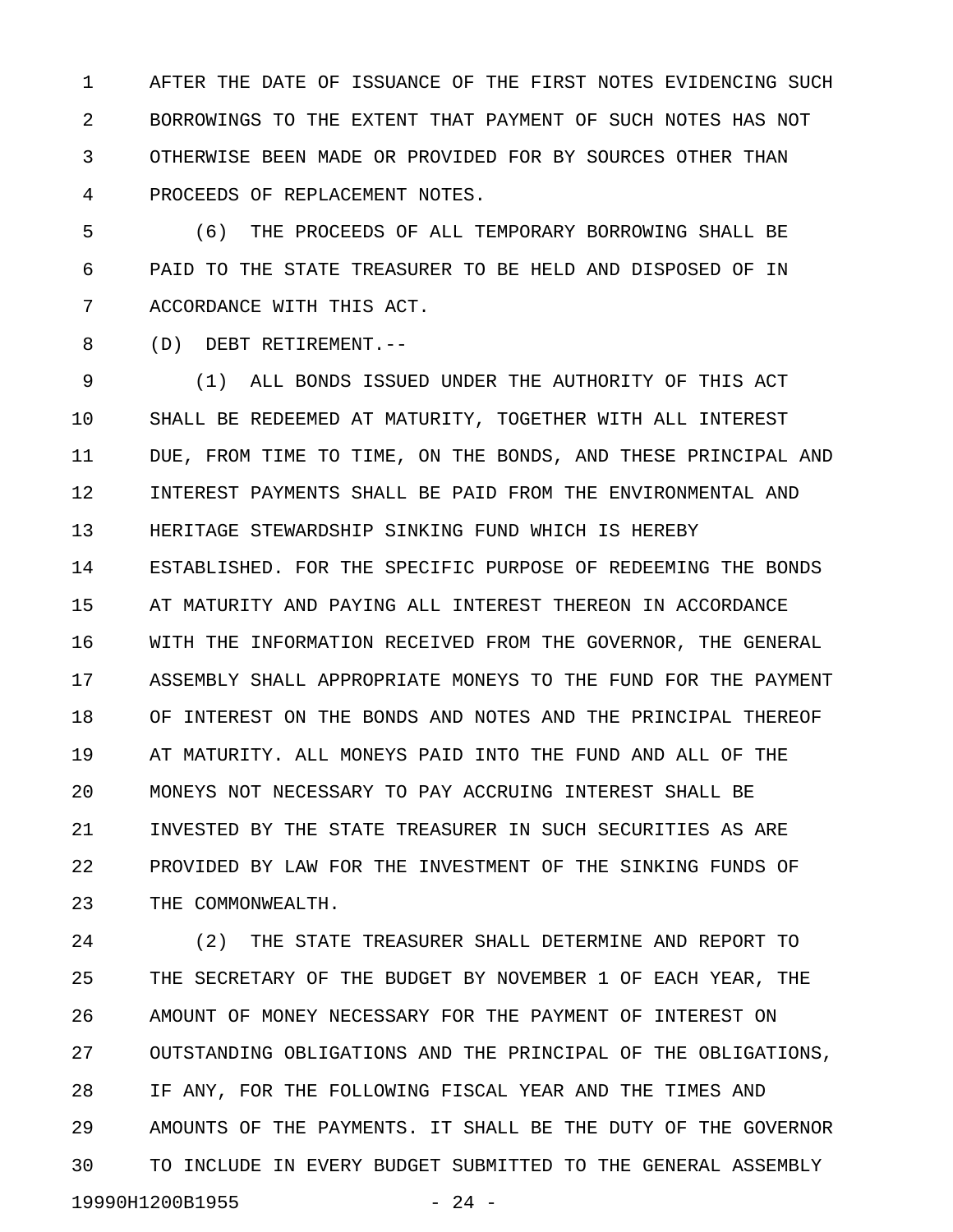1 FULL INFORMATION RELATING TO THE ISSUANCE OF BONDS AND NOTES 2 UNDER THIS ACT AND THE STATUS OF THE FUND FOR THE PAYMENT OF 3 INTEREST ON THE BONDS AND NOTES AND THE PRINCIPAL THEREOF AT 4 MATURITY.

5 (3) THE GENERAL ASSEMBLY SHALL APPROPRIATE AN AMOUNT 6 EQUAL TO THE SUMS THAT MAY BE NECESSARY TO MEET REPAYMENT 7 OBLIGATIONS FOR PRINCIPAL AND INTEREST FOR DEPOSIT INTO THE 8 FUND.

9 (E) ANNUAL LIMITATION ON DEBT OBLIGATIONS ISSUED.--BONDS AND 10 NOTES, NOT INCLUDING REFUNDING BONDS OR REPLACEMENT NOTES, AS 11 AUTHORIZED IN THIS ACT, SHALL NOT BE ISSUED IN THE AGGREGATE 12 PRINCIPAL AMOUNT OF MORE THAN \$472,000,000 DURING ANY ONE STATE 13 FISCAL YEAR.

14 (F) EXPIRATION.--AUTHORIZATION TO ISSUE BONDS AND NOTES, NOT 15 INCLUDING REFUNDING BONDS AND REPLACEMENT NOTES, FOR THE 16 PURPOSES OF THIS ACT SHALL EXPIRE FIVE YEARS FROM THE EFFECTIVE 17 DATE OF THIS ACT.

18 Section <del>10</del> 12. Repeals.  $\leftarrow$ 

19 (a) Municipal recycling grants. Section 1937 A(b) of the  $\sim$ 20 act of April 9, 1929 (P.L.177, No.175), known as The

21 Administrative Code of 1929, is repealed.

22  $\leftrightarrow$  (A) Sewage construction payments to municipalities.--The <-23 act of August 20, 1953 (P.L.1217, No.339), entitled "An act 24 providing for payments by the Commonwealth to municipalities 25 which have expended money to acquire and construct sewage 26 treatment plants in accordance with the Clean Streams Program 27 and the act, approved the twenty-second day of June, one 28 thousand nine hundred thirty-seven (Pamphlet Laws 1987), and 29 making an appropriation," is repealed.

30  $\leftarrow$  (B) Site-specific postclosure fund.--Sections 1108(b)  $\leftarrow$ 19990H1200B1955 - 25 -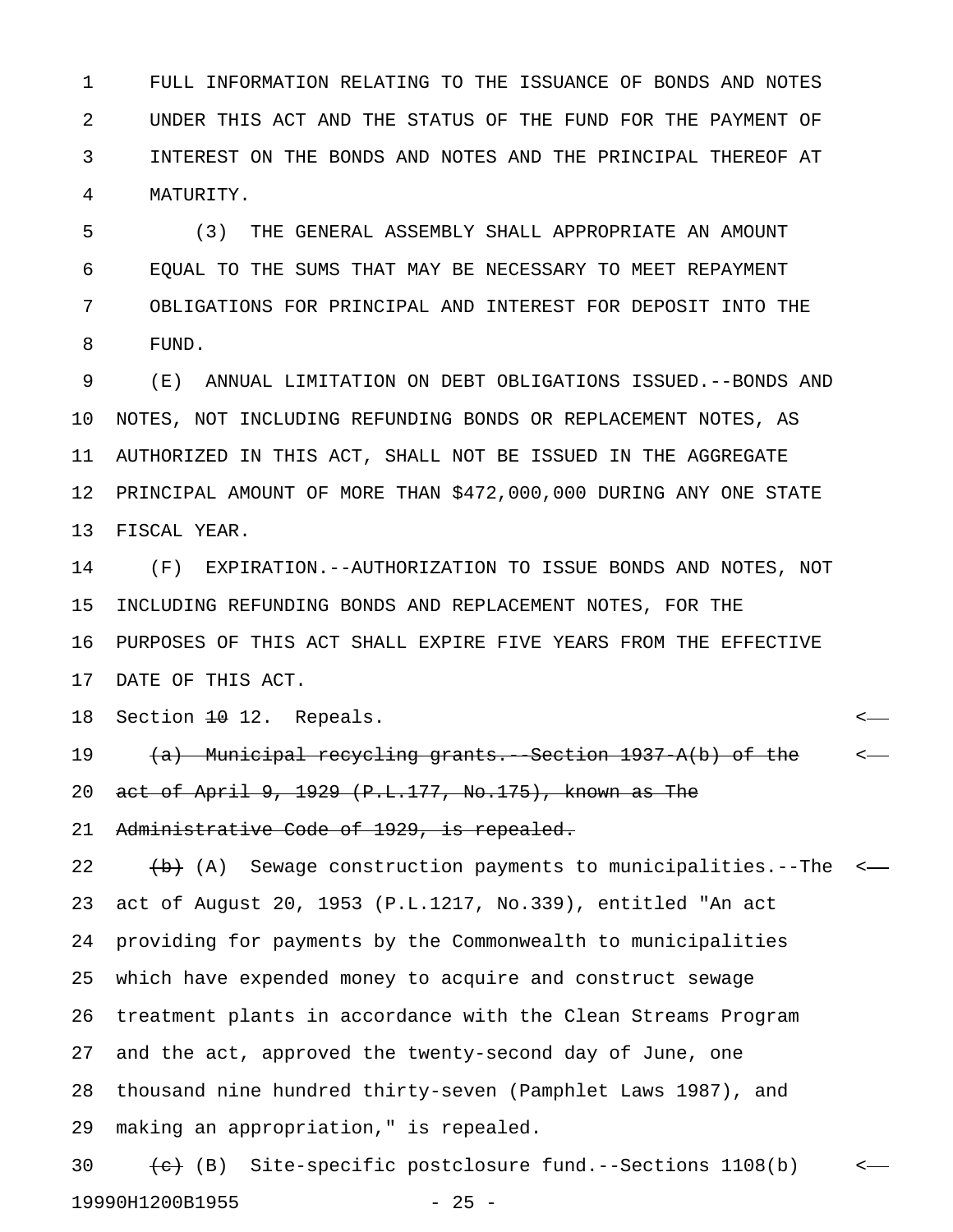1 and (c) of the act of July 28, 1988 (P.L.556, No.101), known as 2 the Municipal Waste Planning, Recycling and Waste Reduction Act, 3 are repealed. A county which established a landfill closure 4 account may spend the money in that account to develop, 5 implement plans that promote sound land use practices, fund 6 county conservation districts, protect farmland or to accomplish 7 any other purpose authorized by this act. An expenditure for 8 farmland preservation must comply with the act of June 30, 1981 9 (P.L.128, No.43), known as the Agricultural Area Security Law. 10 (d) (C) Wild Resource Conservation.--<del>Section 5305(d),</del>  $\leftarrow$ 11  $\frac{5306(b)(3)}{3}$  SECTIONS 5(D), 6(B)(3), (4), (5) and (6), (c), (d), <— 12 (e), (f) and (g) AND 13 of the act of June 23, 1982 (P.L.597, < 13 No.170), known as the Wild Resource Conservation Act, are 14 repealed.

15 (e) (D) General.--All other acts and parts of acts are  $\leq$ 16 repealed insofar as they are inconsistent with this act. 17 Section 11. Extension of fees. <

18 No fee shall be imposed under section 701 of the act of July 19 28, 1988 (P.L.556, No.101), known as the Municipal Waste 20 Planning, Recycling and Waste Reduction Act, on or after October  $21 \quad 15, \quad 2004.$ 

22 SECTION 13. SEWAGE CONSTRUCTION PAYMENTS TO MUNICIPALITIES. < 23 NO MUNICIPALITY, MUNICIPAL AUTHORITY OR SCHOOL DISTRICT WHICH 24 IS NOT PRESENTLY RECEIVING PAYMENTS PURSUANT TO THE ACT OF 25 AUGUST 20, 1953 (P.L.1217, NO.339), ENTITLED "AN ACT PROVIDING 26 FOR PAYMENTS BY THE COMMONWEALTH TO MUNICIPALITIES WHICH HAVE 27 EXPENDED MONEY TO ACQUIRE AND CONSTRUCT SEWAGE TREATMENT PLANTS 28 IN ACCORDANCE WITH THE CLEAN STREAMS PROGRAM AND THE ACT, 29 APPROVED THE TWENTY-SECOND DAY OF JUNE, ONE THOUSAND NINE 30 HUNDRED THIRTY-SEVEN (PAMPHLET LAWS 1987), AND MAKING AN 19990H1200B1955 - 26 -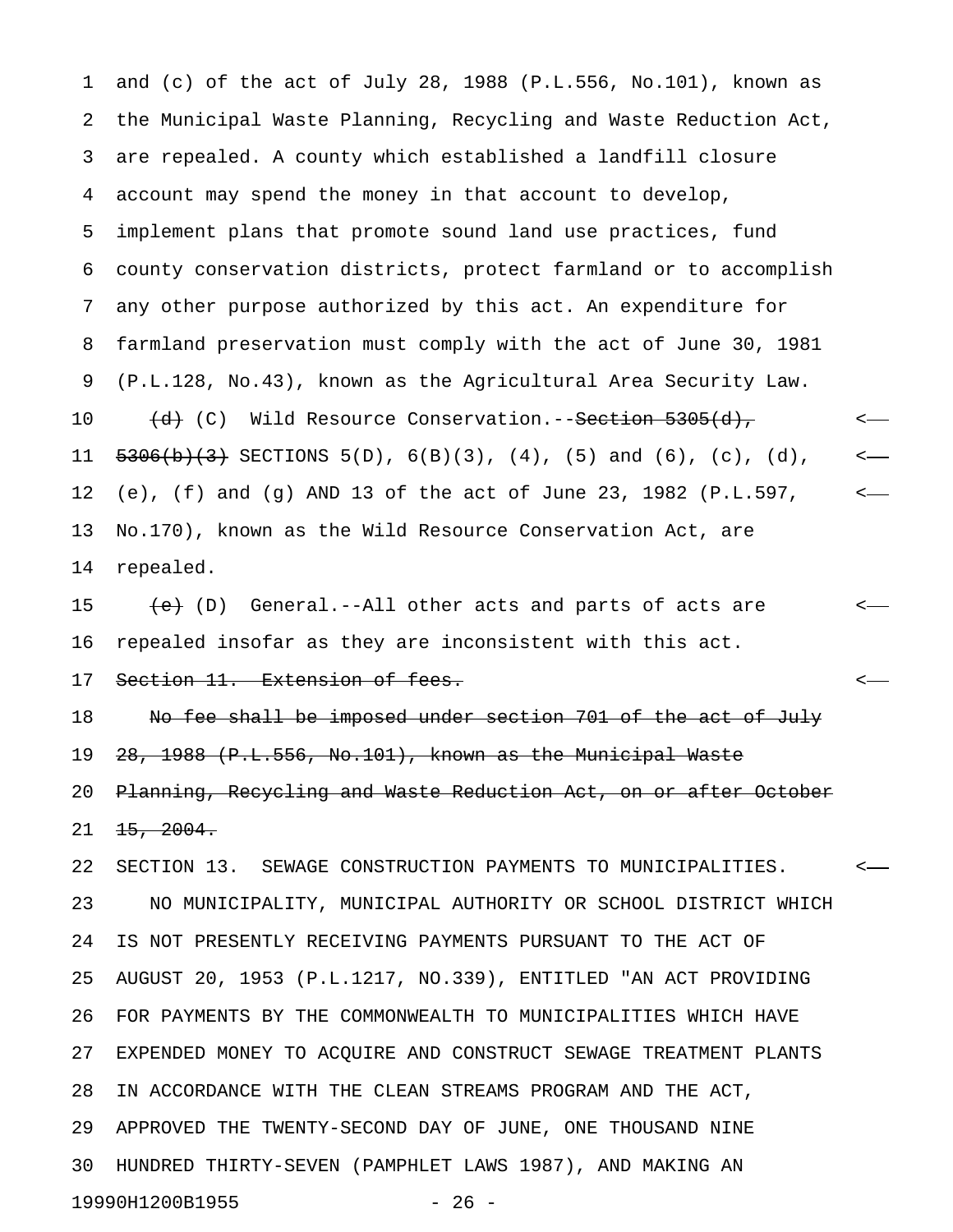1 APPROPRIATION," MAY APPLY FOR AND RECEIVE PAYMENTS UNDER THAT 2 ACT. NO NEW OR ADDITIONAL COSTS OF ACQUISITION OR CONSTRUCTION 3 OF SEWAGE TREATMENT PLANTS FOR WHICH CONSTRUCTION HAS NOT 4 COMMENCED PRIOR TO THE EFFECTIVE DATE OF THIS ACT MAY BE 5 INCLUDED IN A REQUEST FOR PAYMENT BY A MUNICIPALITY, MUNICIPAL 6 AUTHORITY OR SCHOOL DISTRICT. FOR THE PURPOSES OF THIS SECTION, 7 A CONSTRUCTION SHALL BE DEEMED TO HAVE COMMENCED:

8 (1) WHERE THE APPLICANT HAS APPLIED FOR OR RECEIVED A 9 PERMIT PURSUANT TO THE ACT OF JUNE 22, 1937 (P.L.1987, 10 NO.394), KNOWN AS THE CLEAN STREAMS LAW, FOR CONSTRUCTION OR 11 MODIFICATION OF THE SEWAGE TREATMENT PLANT; OR

12 (2) WHERE A CONSTRUCTION PERMIT UNDER THE CLEAN STREAMS 13 LAW IS NOT REQUIRED, A SIGNED CONTRACT OR PURCHASE ORDER FOR 14 AN ELIGIBLE ACQUISITION OR CONSTRUCTION EXPENSE HAS BEEN 15 VALIDLY EXECUTED.

16 SECTION 14. EFFECT OF REPEAL ON SEWAGE CONSTRUCTION PAYMENTS TO 17 MUNICIPALITIES.

18 THE REPEAL OF THE ACT OF AUGUST 20, 1953 (P.L.1217, NO.339), 19 ENTITLED "AN ACT PROVIDING FOR PAYMENTS BY THE COMMONWEALTH TO 20 MUNICIPALITIES WHICH HAVE EXPENDED MONEY TO ACQUIRE AND 21 CONSTRUCT SEWAGE TREATMENT PLANTS IN ACCORDANCE WITH THE CLEAN 22 STREAMS PROGRAM AND THE ACT, APPROVED THE TWENTY-SECOND DAY OF 23 JUNE, ONE THOUSAND NINE HUNDRED THIRTY-SEVEN (PAMPHLET LAWS 24 1987), AND MAKING AN APPROPRIATION," UNDER SECTION 10(B) SHALL 25 NOT AFFECT PAYMENTS BY THE COMMONWEALTH, OR ANY PORTIONS 26 THEREOF, THAT REMAIN OUTSTANDING FOR THE COST OF ACQUISITION OR 27 CONSTRUCTION OF A SEWAGE TREATMENT PLANT BEING FUNDED UNDER THAT 28 ACT.

29 Section <del>12</del> 15. Effective date.

30 This act shall take effect July 1, 1999, or immediately, 19990H1200B1955 - 27 -